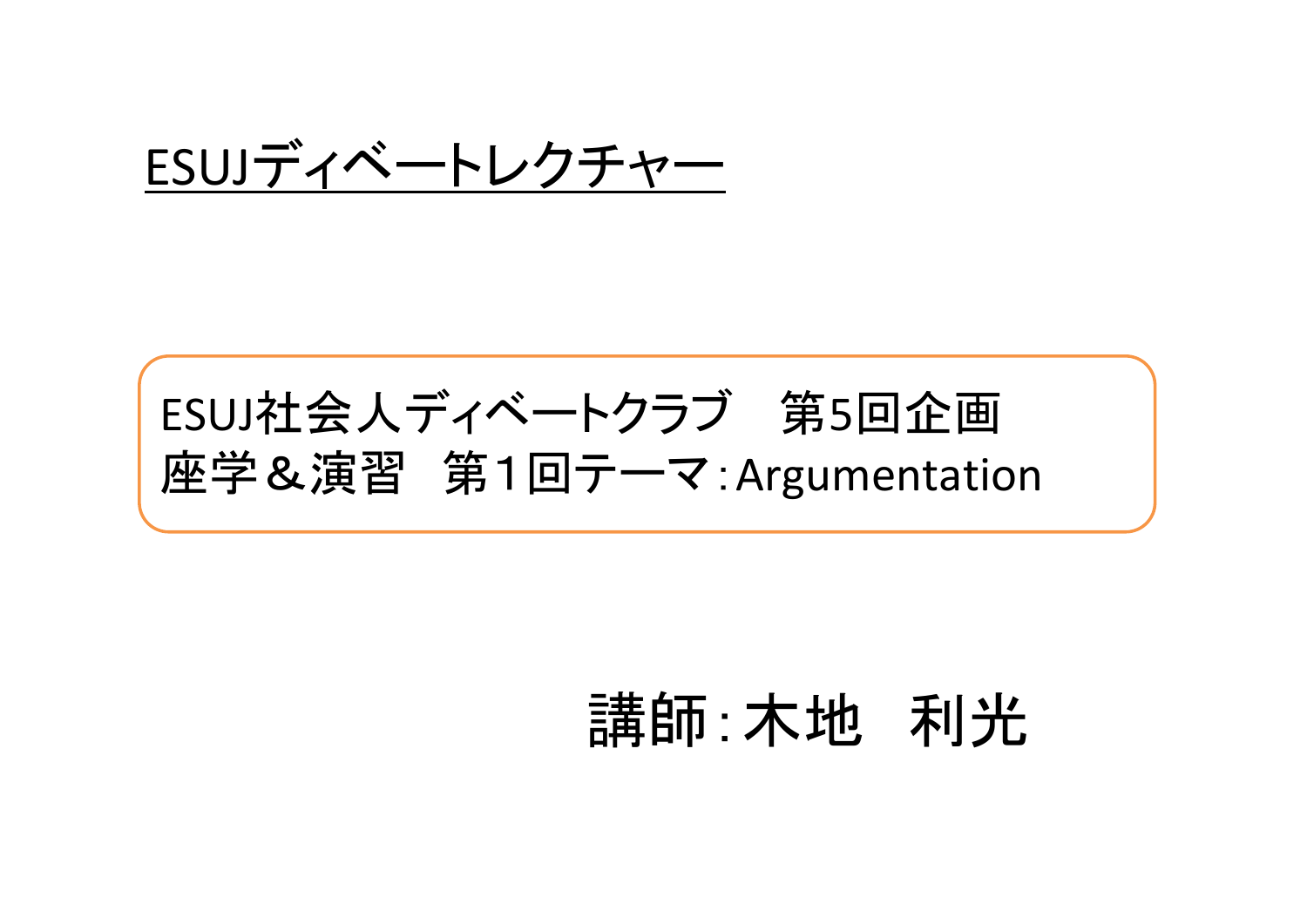今日のレクチャー内容

①ディベートとは 1 )What is Debate? 2)Motionのタイプ 3)勝敗基準 <sup>4</sup>)ディベートの流れ

```
②Argumentationについて
  1
)Argumentとは
  2
)Argumentの考え方(実践演習)
  3
)Argumentの伝え方(実践演習)
```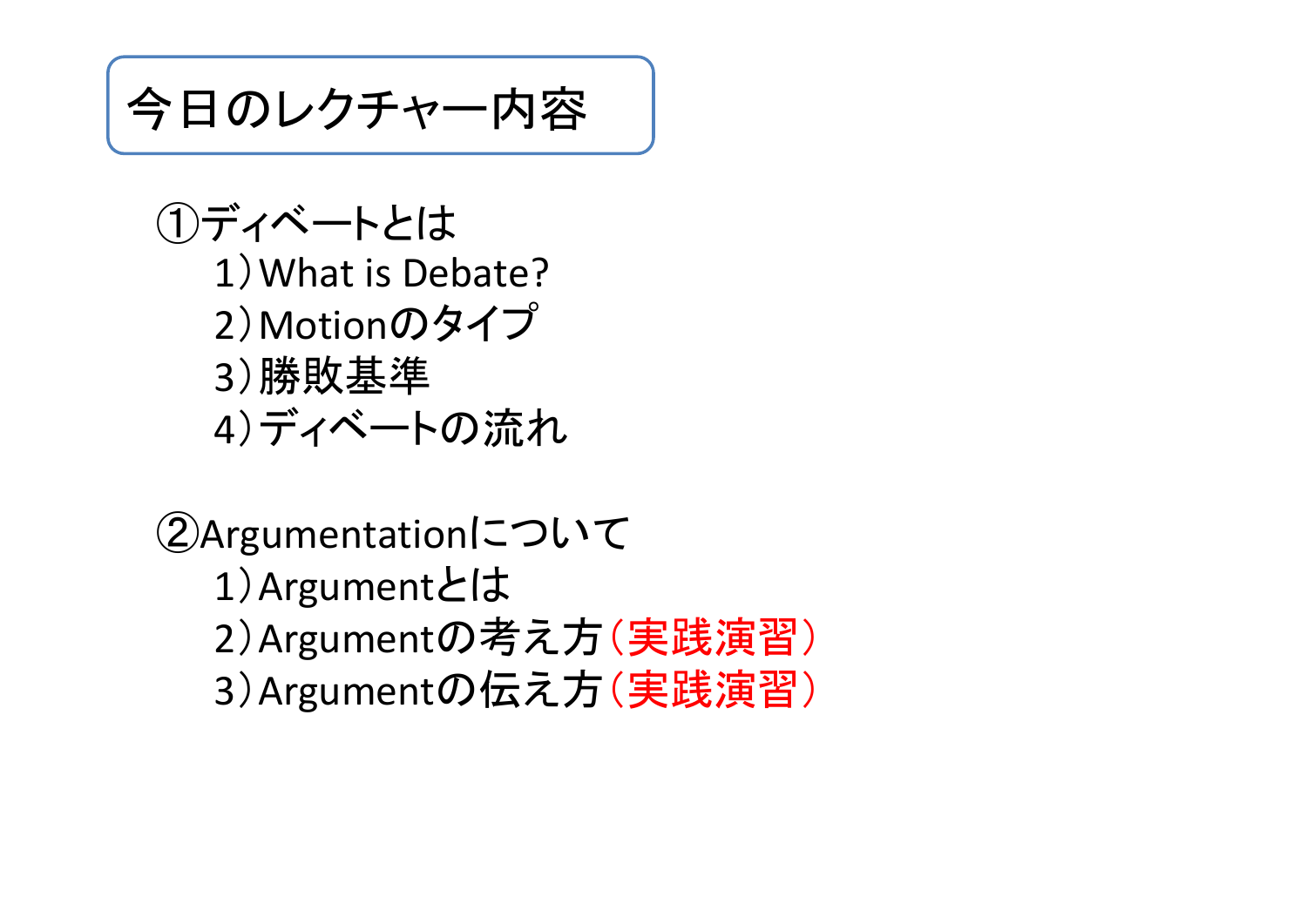ディベートとは

#### 1)What is Debate?

### 2 )Motionのタイプ

#### 3)勝敗基準

#### 4)ディベートの流れ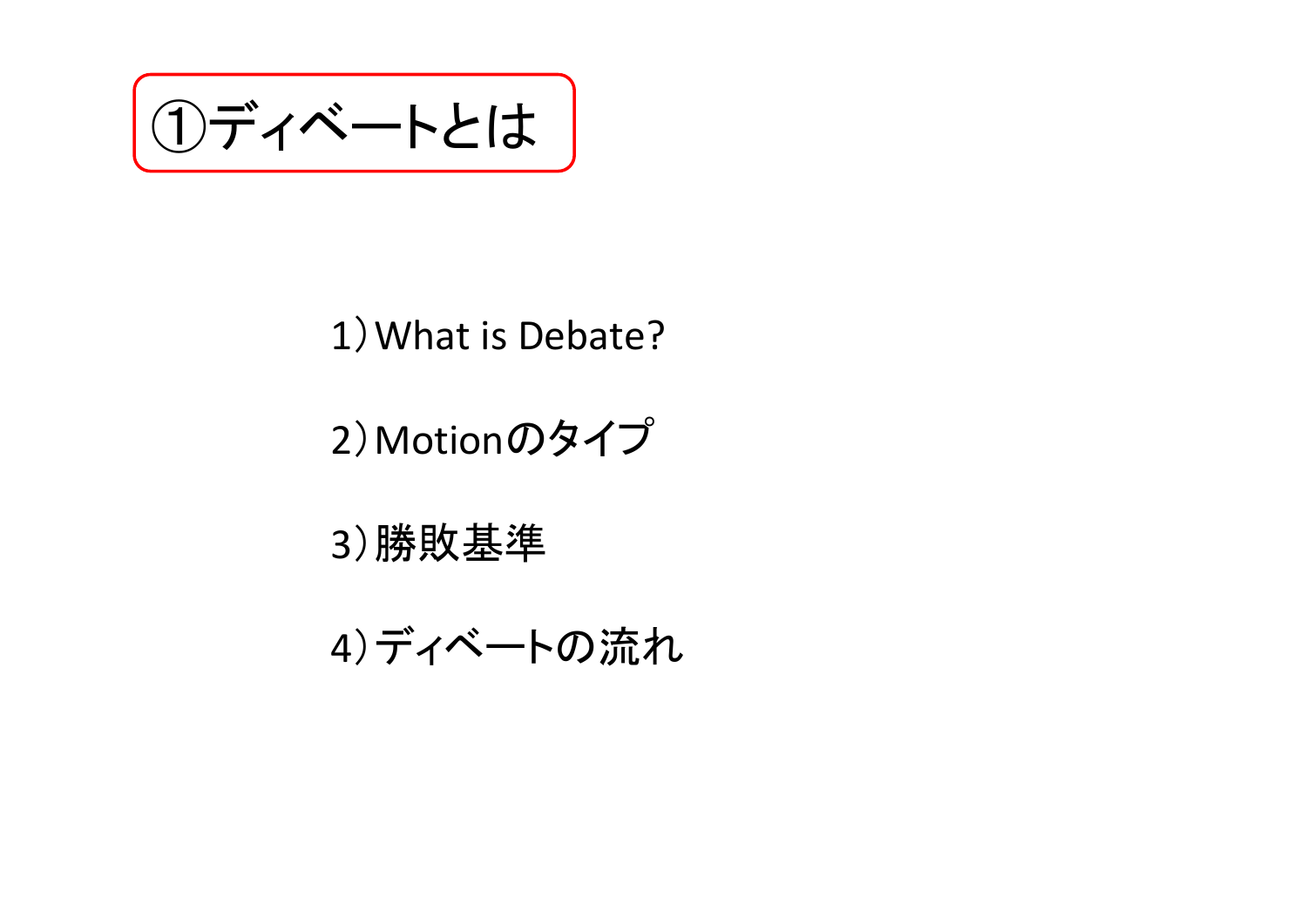### 1)What is Debate?

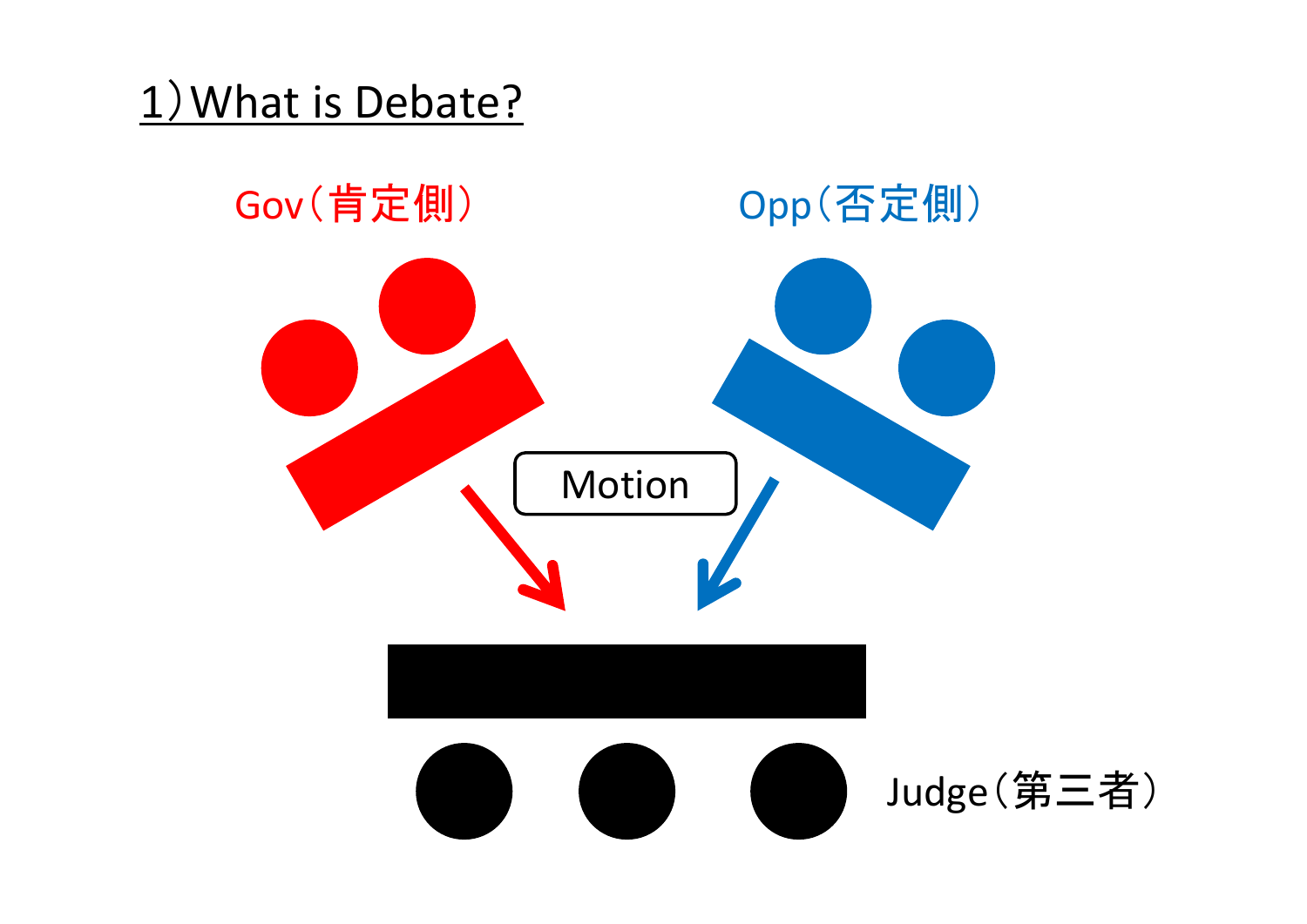<sup>2</sup>)Motionのタイプ

1.Policy debate(政策論題):最もよく出るタイプ (例)THW make voting compulsory. THBT Japanese Government should abolish death penalty.

2.Value debate(価値論題):大会によって時々出る (例)THBT living in countryside is better than living in city. THBT university student should have <sup>a</sup> boyfriend or girlfriend.

3.Fact debate(事実論題):ほとんど出ない (例)THBT EURO has failed.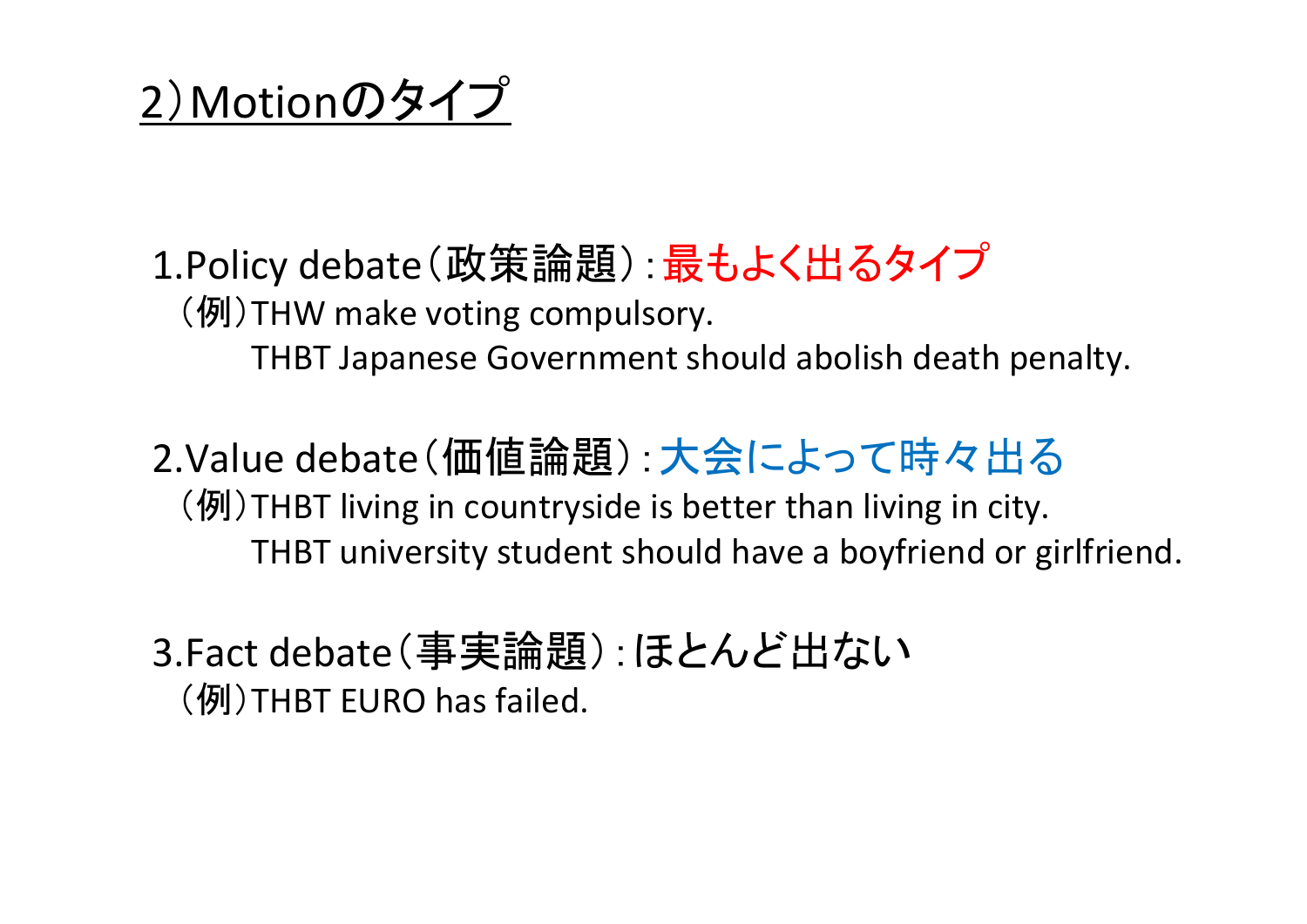#### 3)勝敗基準(1.Policy debateの場合)

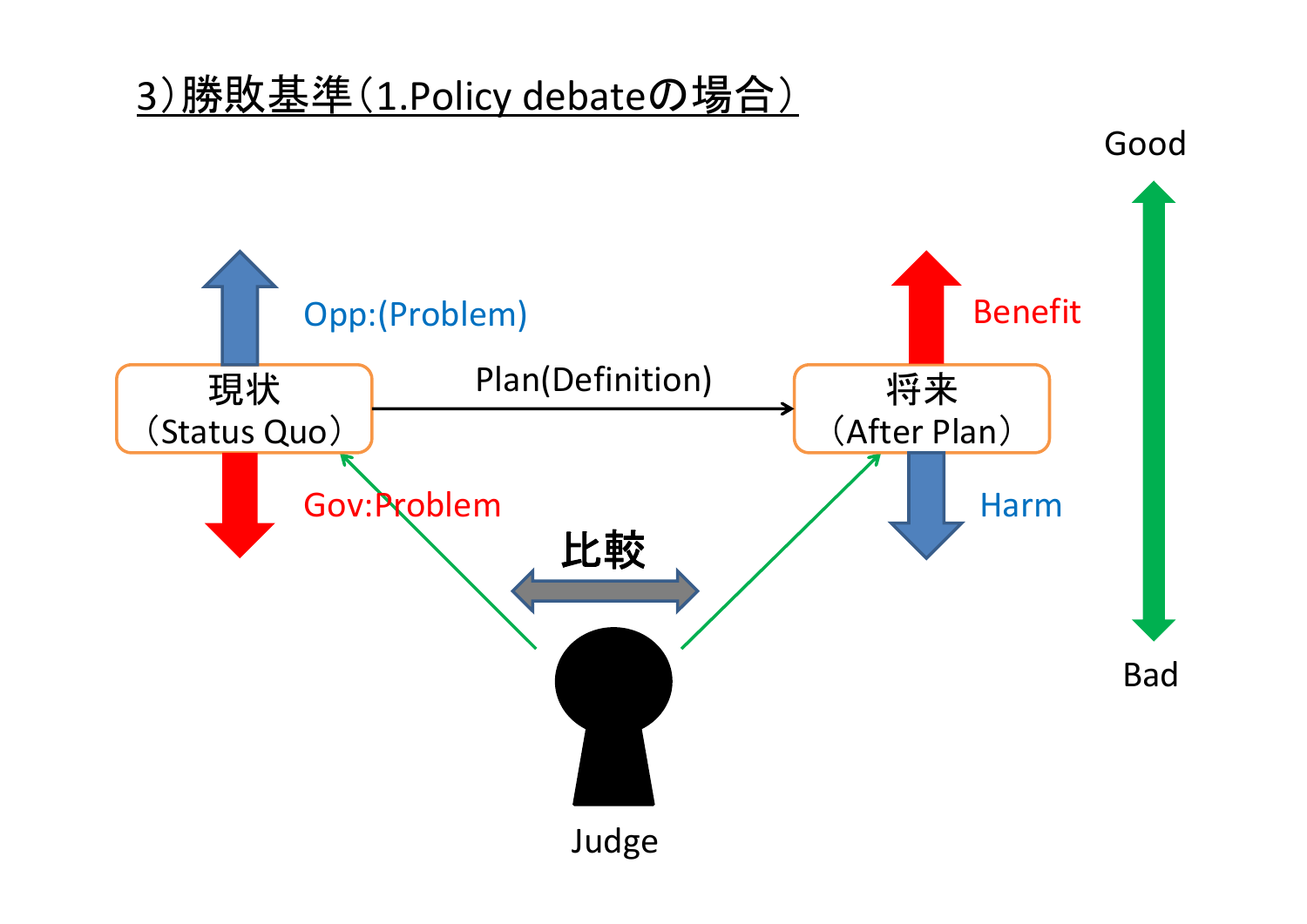#### 3)勝敗基準(2.Value debateの場合)

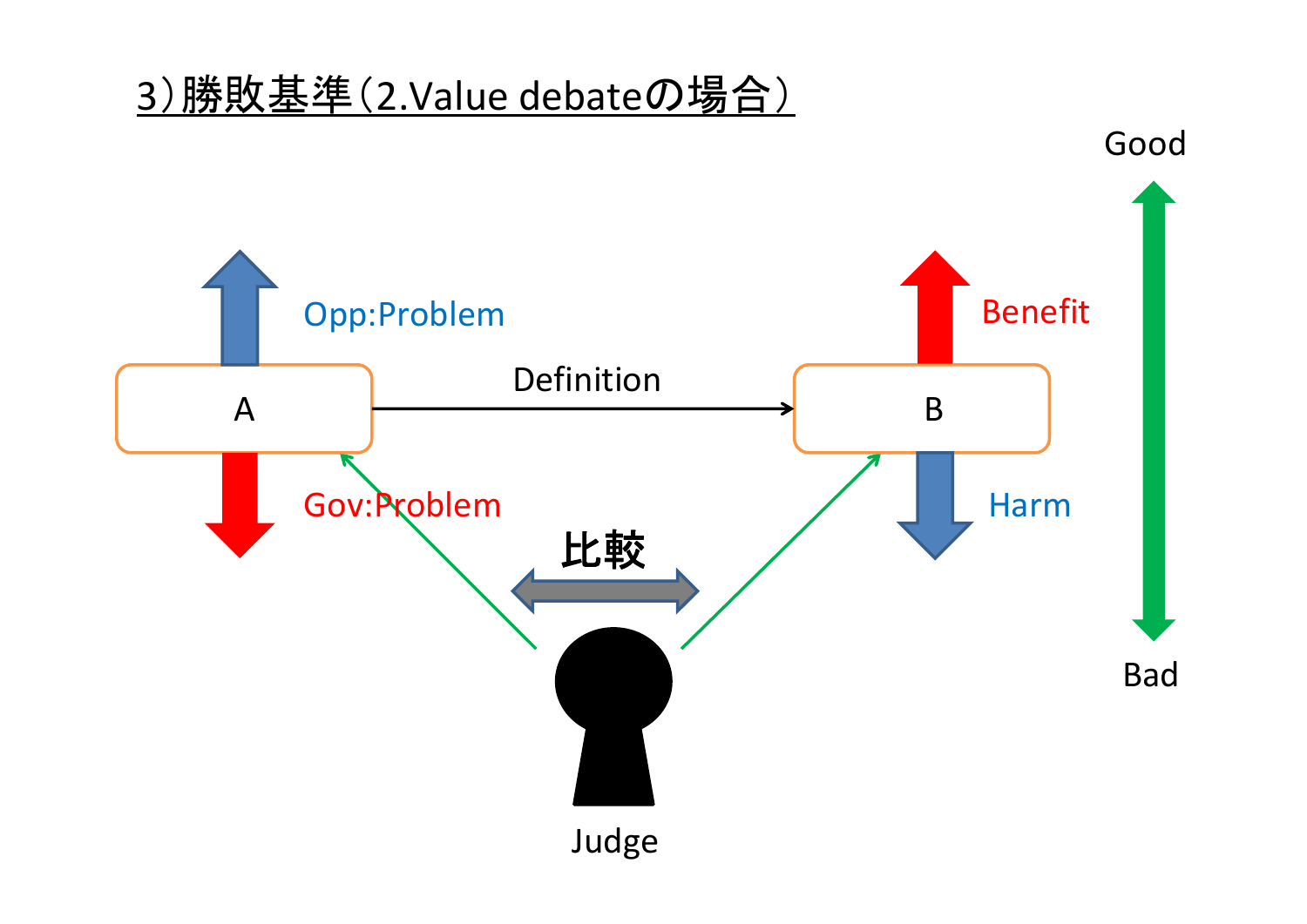### 4)ディベートの流れ (NAの場合)

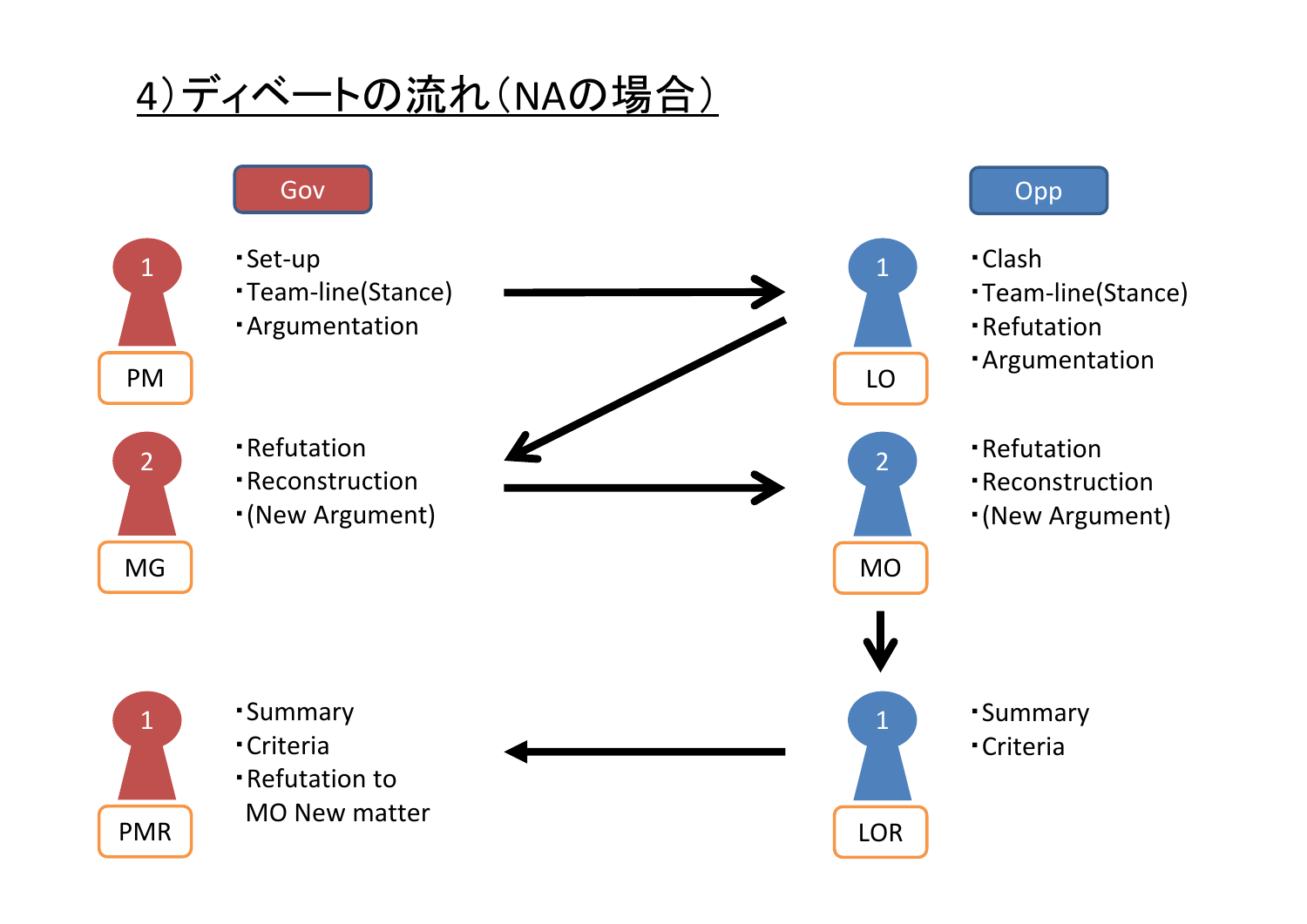

### )Argumentとは

)Argumentの考え方

)Argumentの伝え方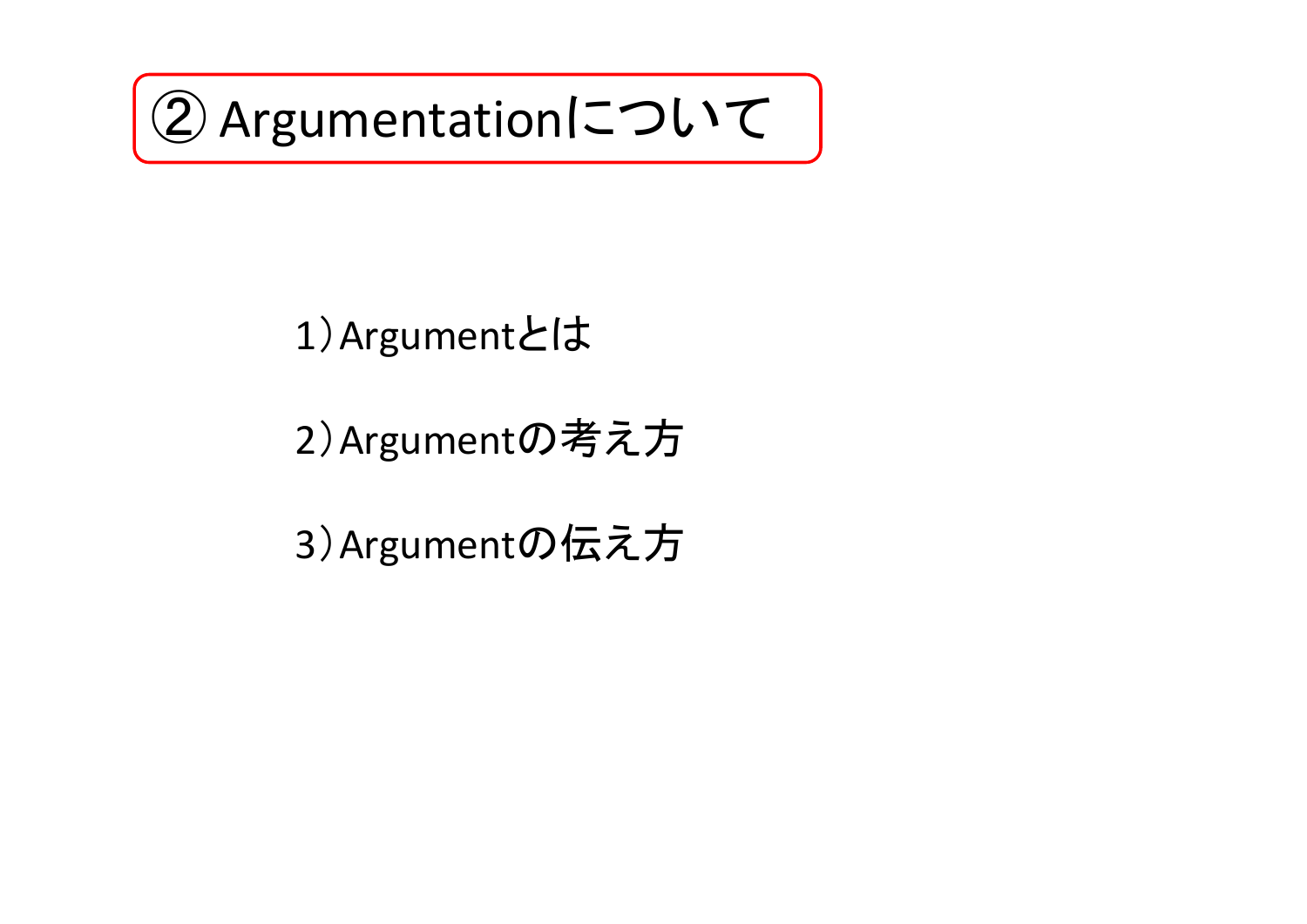### 自分たちのサイド(Gov、Opp)を支持する理由 →Gov:なぜPlanを提示するのか Opp:なぜPlanに反対するのか

### Argumentはとても大事です!!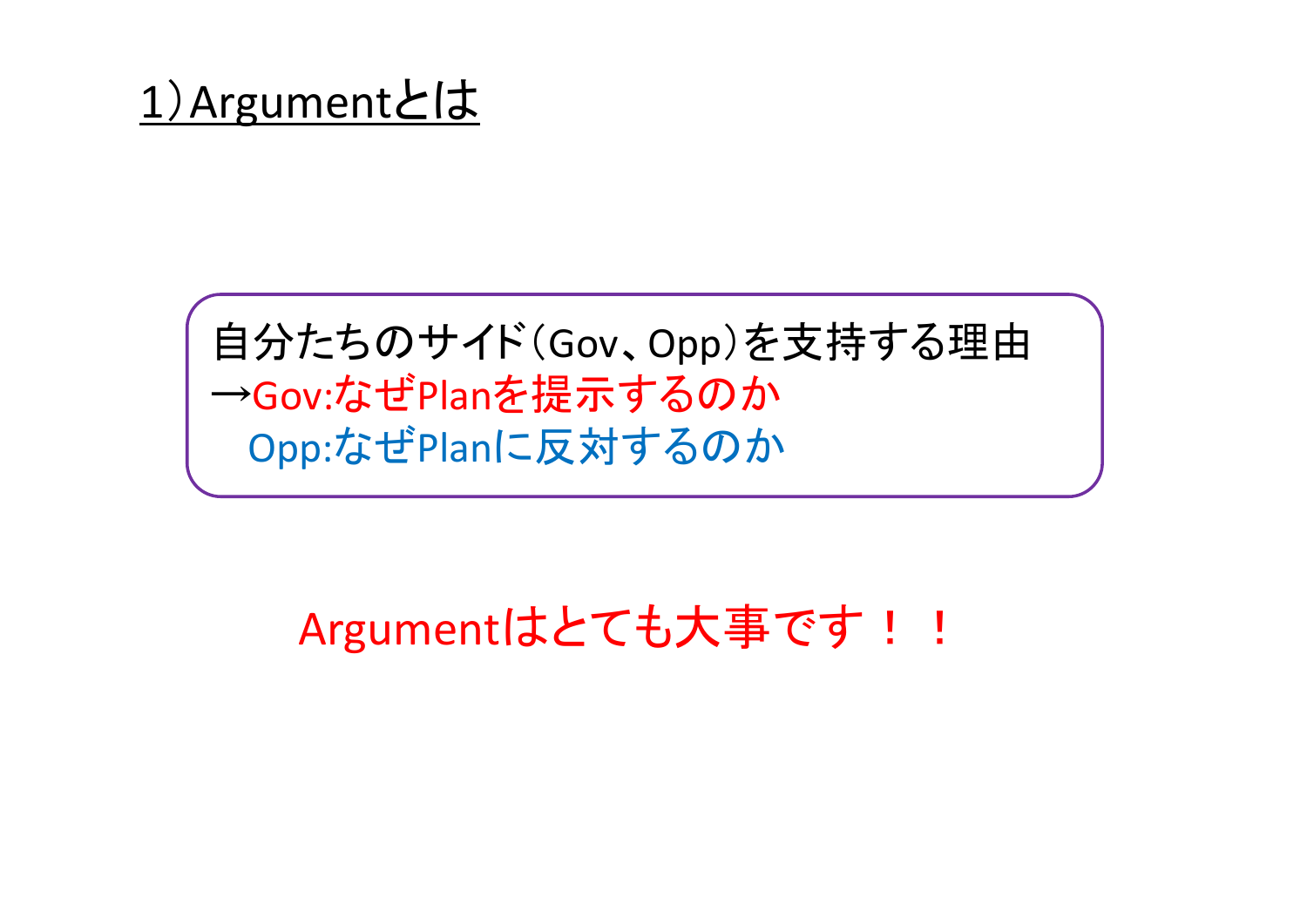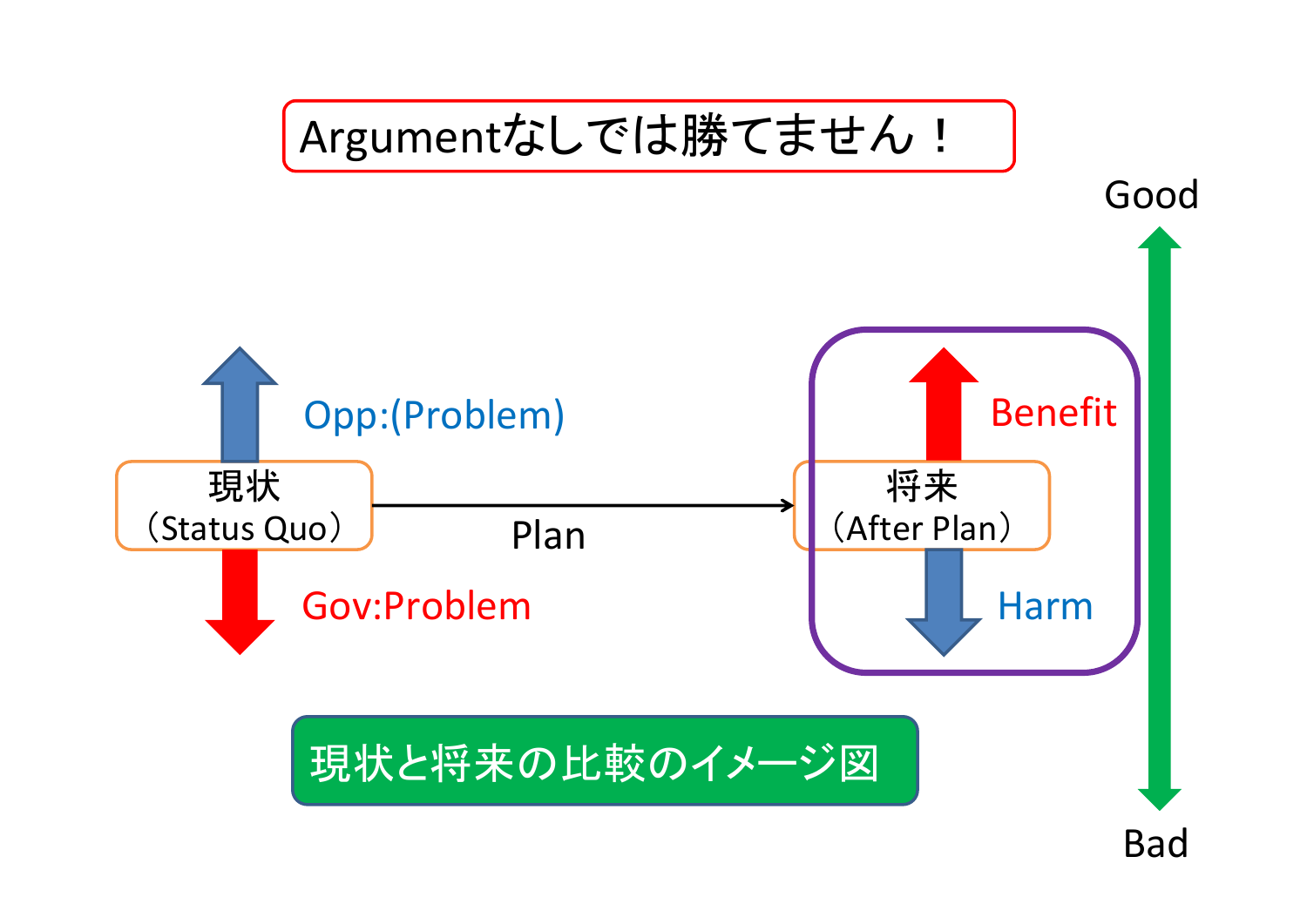





#### 反論でどんなに相手のArgumentを弱めても、 自分たちのArgumentなしでは相対的に劣ってしまう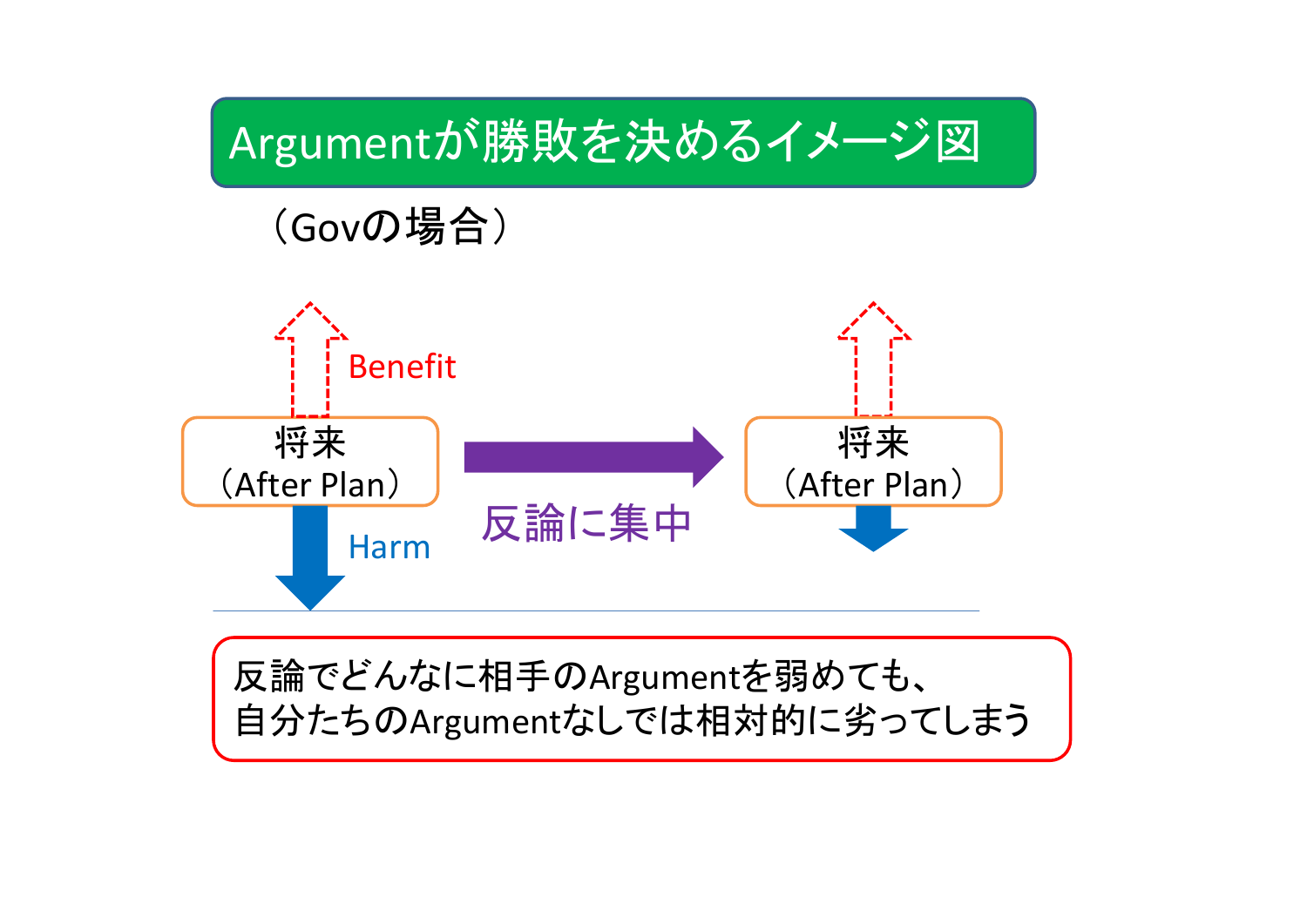

# ではArgumentをどのように考えるか?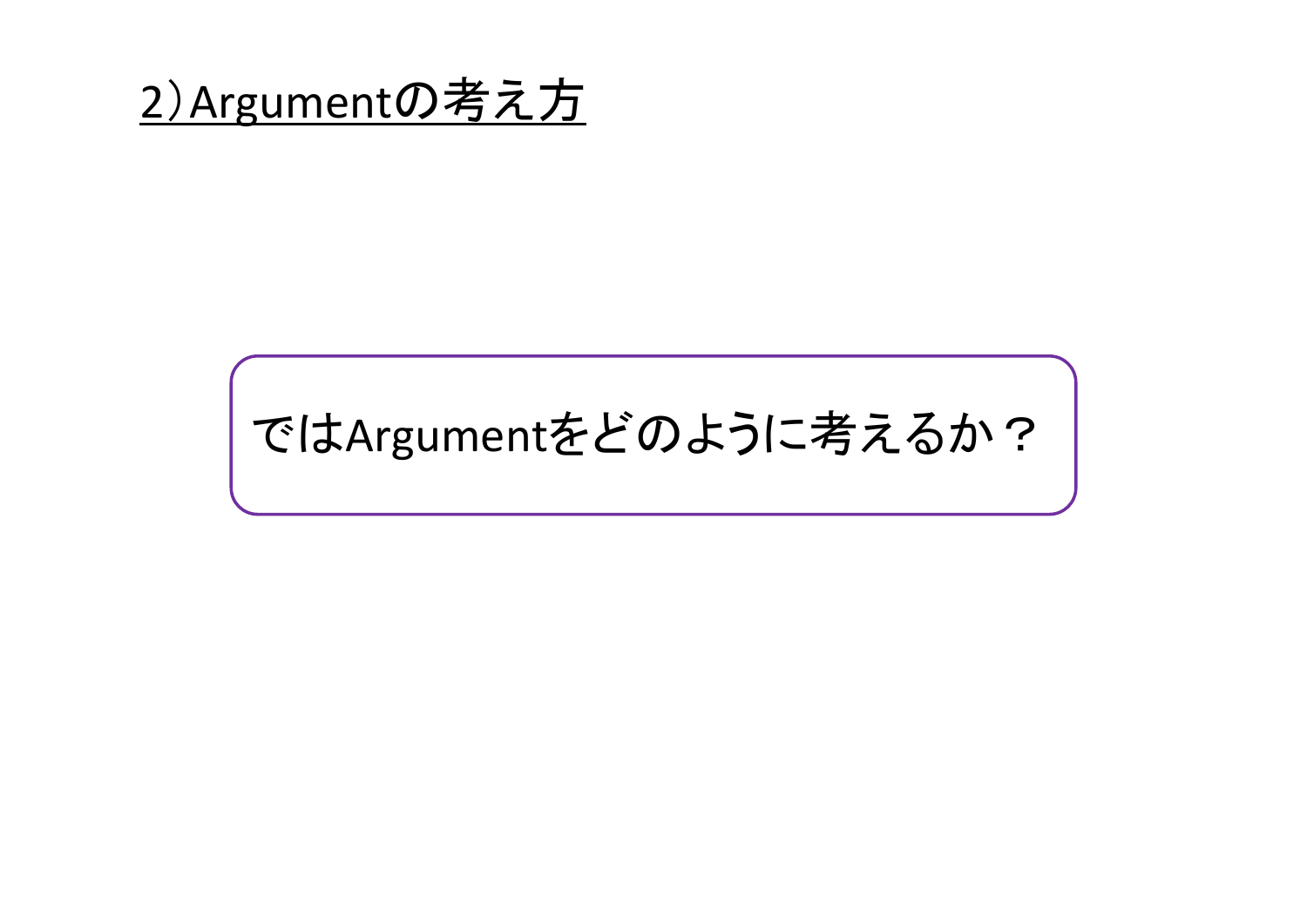# 【Motion 】 THBT Japan should join TPP.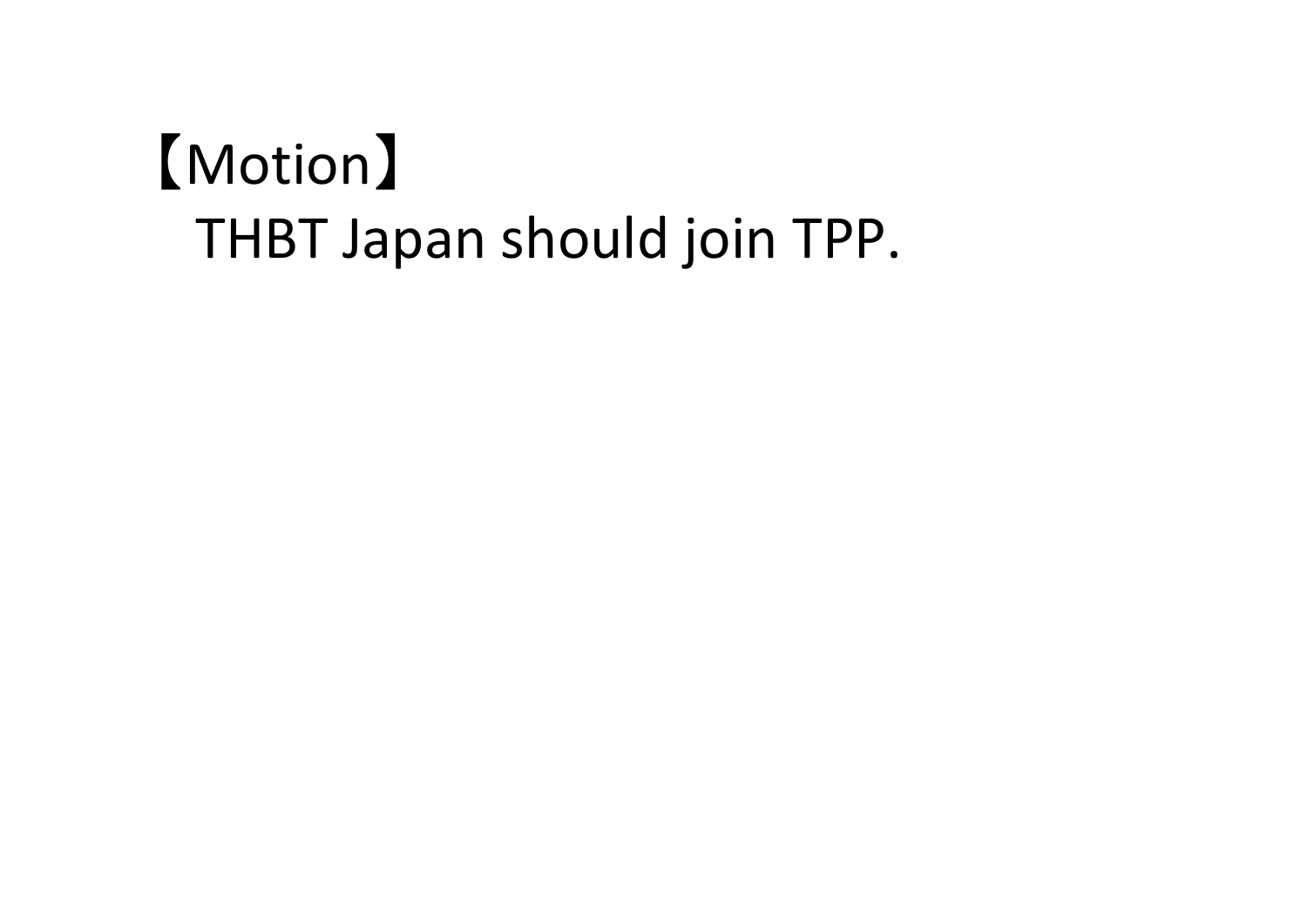# 【Motion】 THBT Japan should join TPP.

Gov:輸出産業の支援 Opp:農業へのダメージ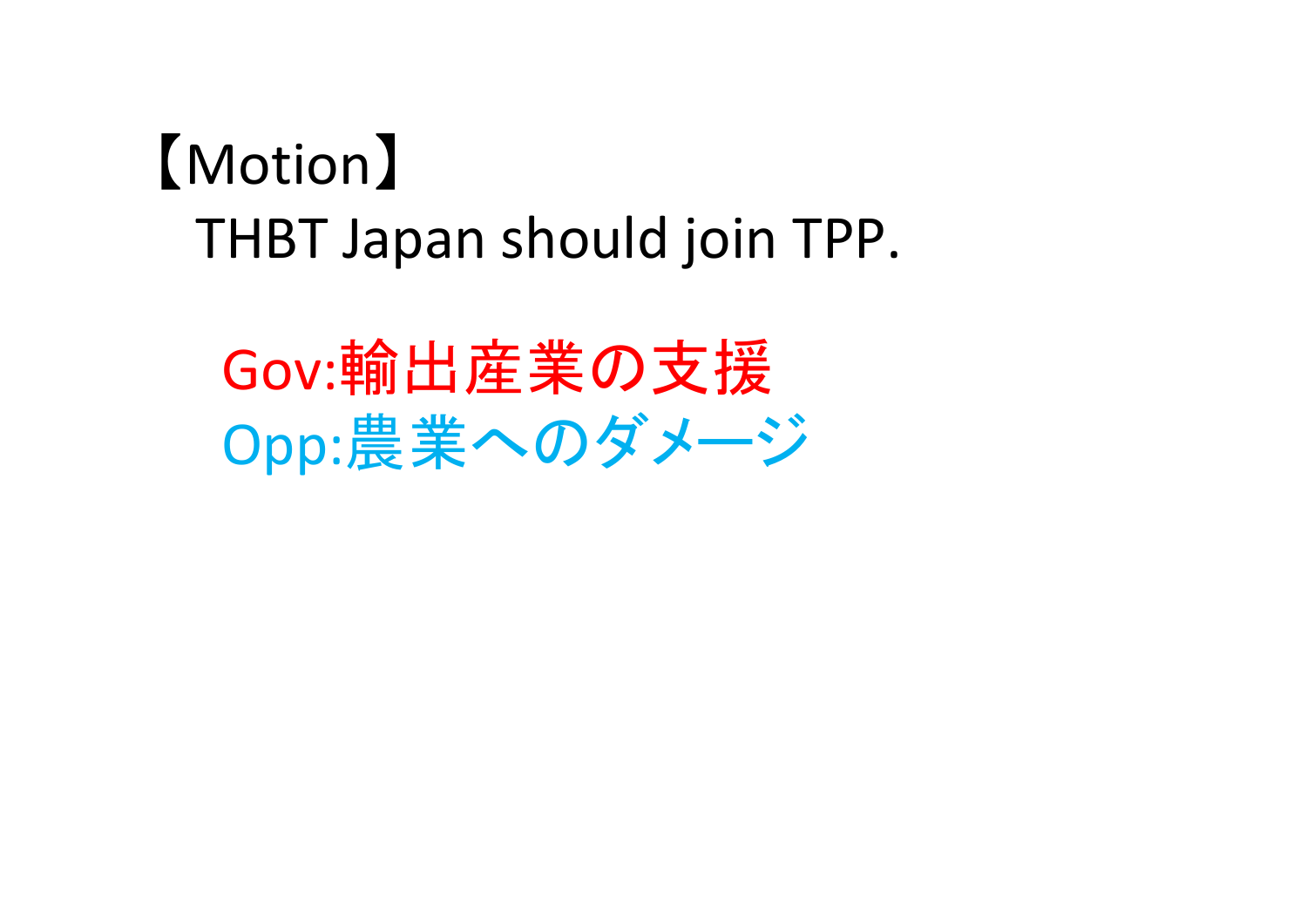# 【Motion】 THBT Japan should join TPP.

Gov:輸出産業の支援 Opp:農業へのダメージ

普段新聞などを読んで、話題になっている 政策について情報を収集しておくことも大事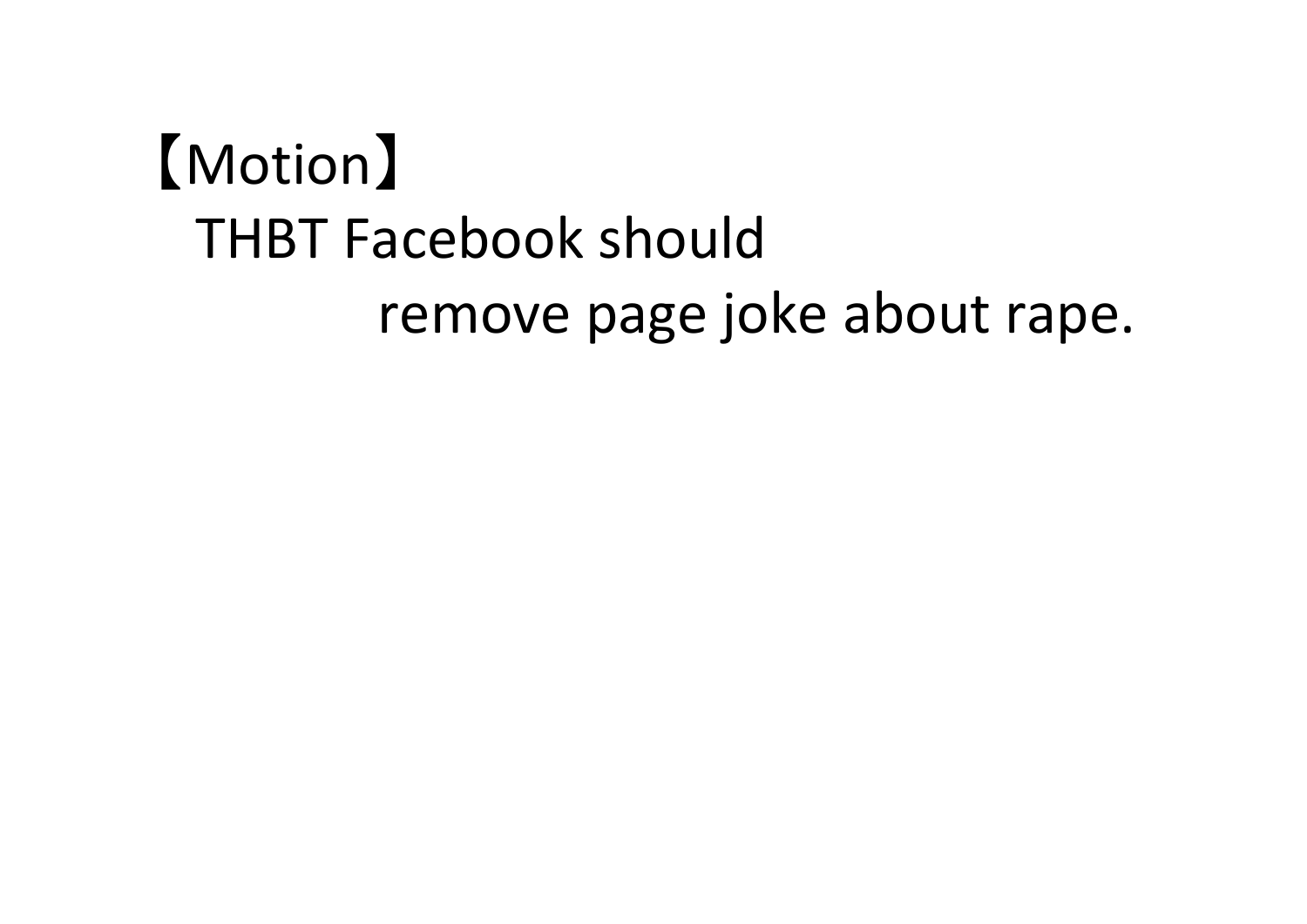「レイプについてどんなJokeが問題になってい るんだろう?」 「どういうArgumentを出せばいいんだろう?」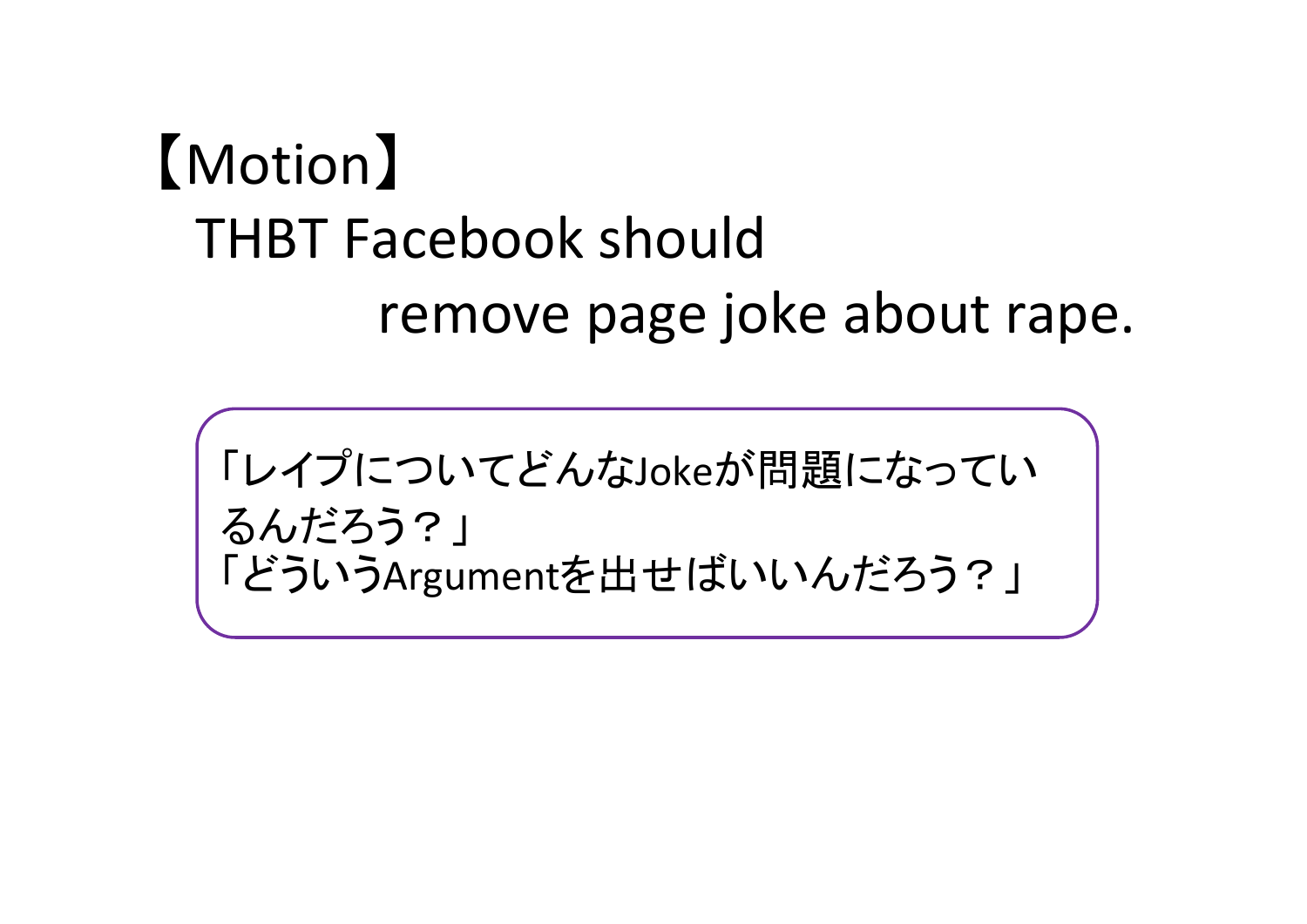「レイプについてどんなJokeが問題になってい るんだろう?」 「どういうArgumentを出せばいいんだろう?」

→切り口を用いて考えることができます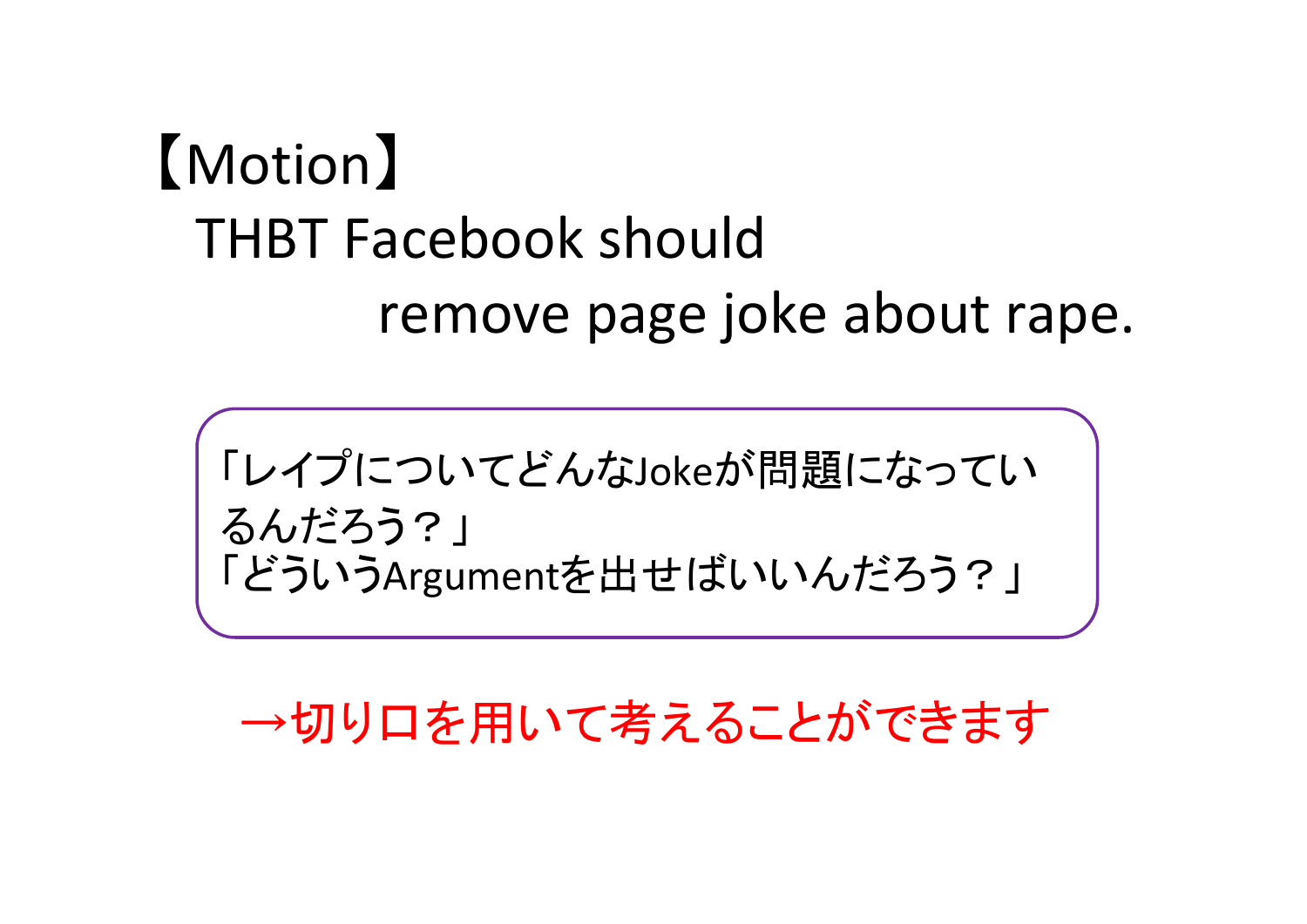Argumentを考えるための切り口

### ①Theme分析 →何に関するディベートか考える

### ②登場人物分析 <sup>→</sup>motionの登場人物について分析する

③Keyword分析 <sup>→</sup>motionのKeywordについて分析する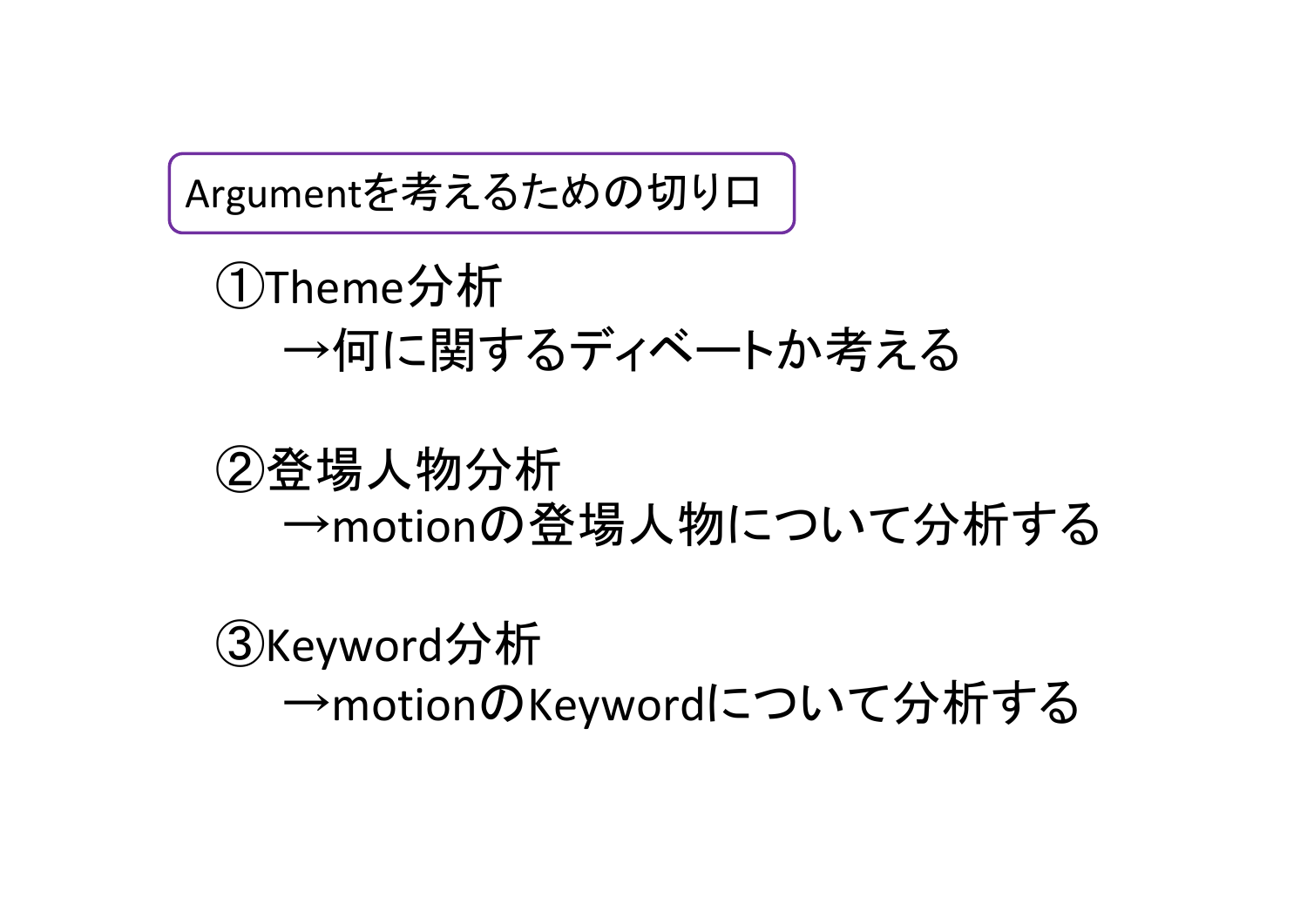<Govの場合>

①Theme分析

- ・表現の自由
- ・rapeを減らすことで社会の安全を守れるか

②登場人物分析

・女性のrape被害者、ダメージは深刻

・facebookのuser:teenagerなど若い人が多い ③Keyword分析

・Facebook:userも増えており、「いいね」ボタンもあり、

情報の拡散性、影響力が大きい

・joke:rapeに対する深刻なイメージを和らげてしまう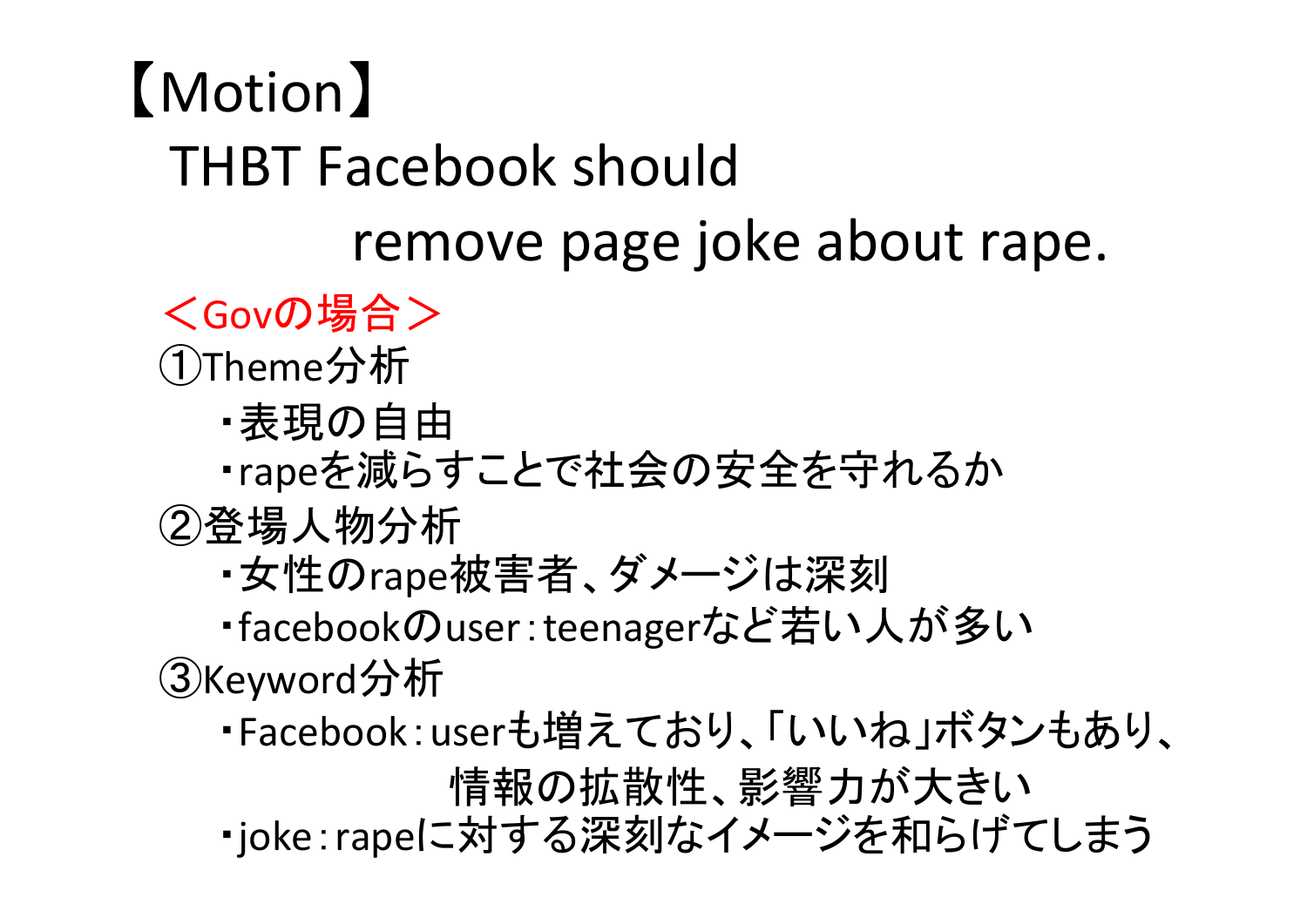### 3)Argumentの伝え方

# ではArgumentをどのように伝えるか?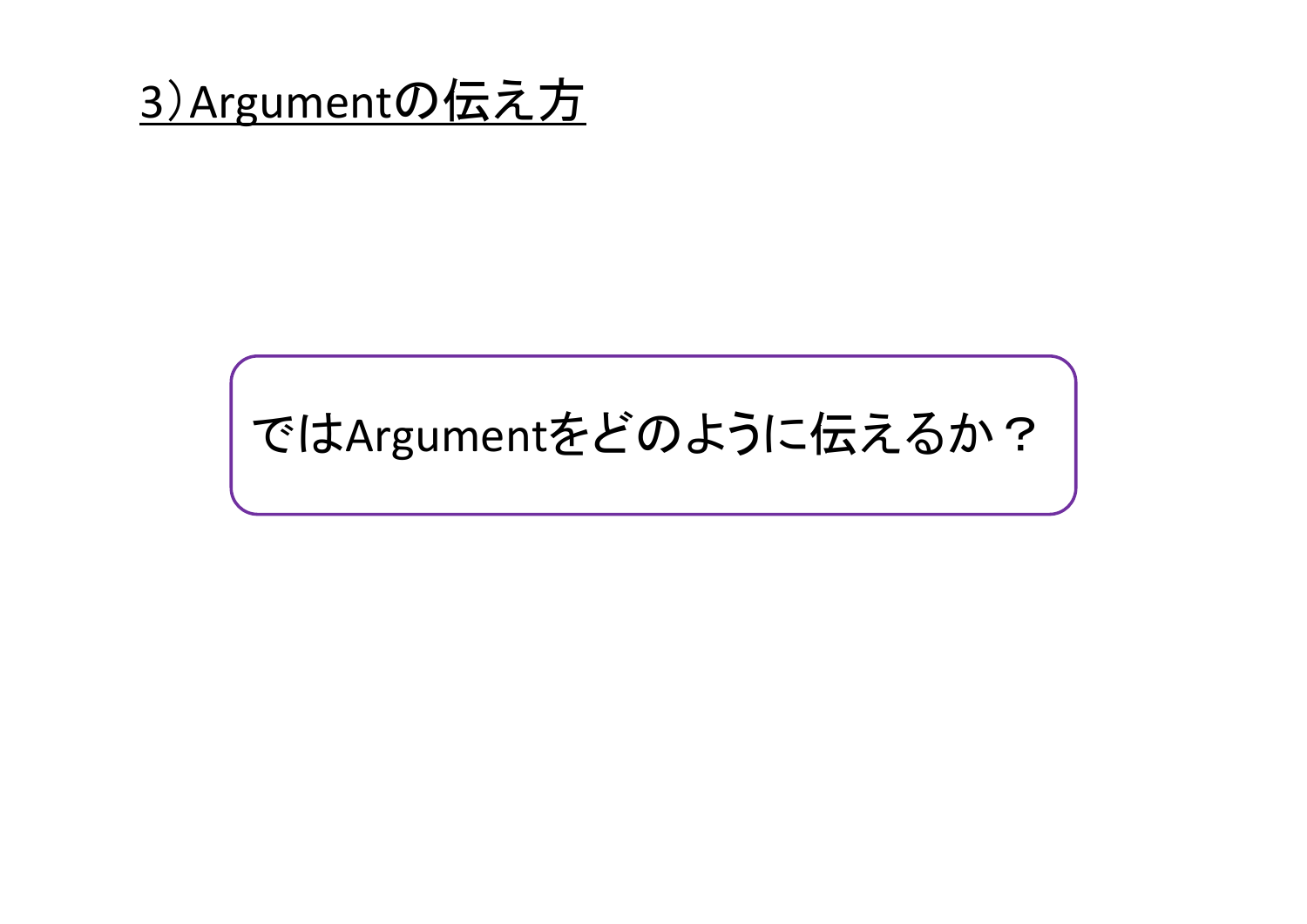Argumentの構成要素

### Signpost

<sup>1</sup> sentence(conclusion)

How does it happen?(process)

Why is it so important?(importance)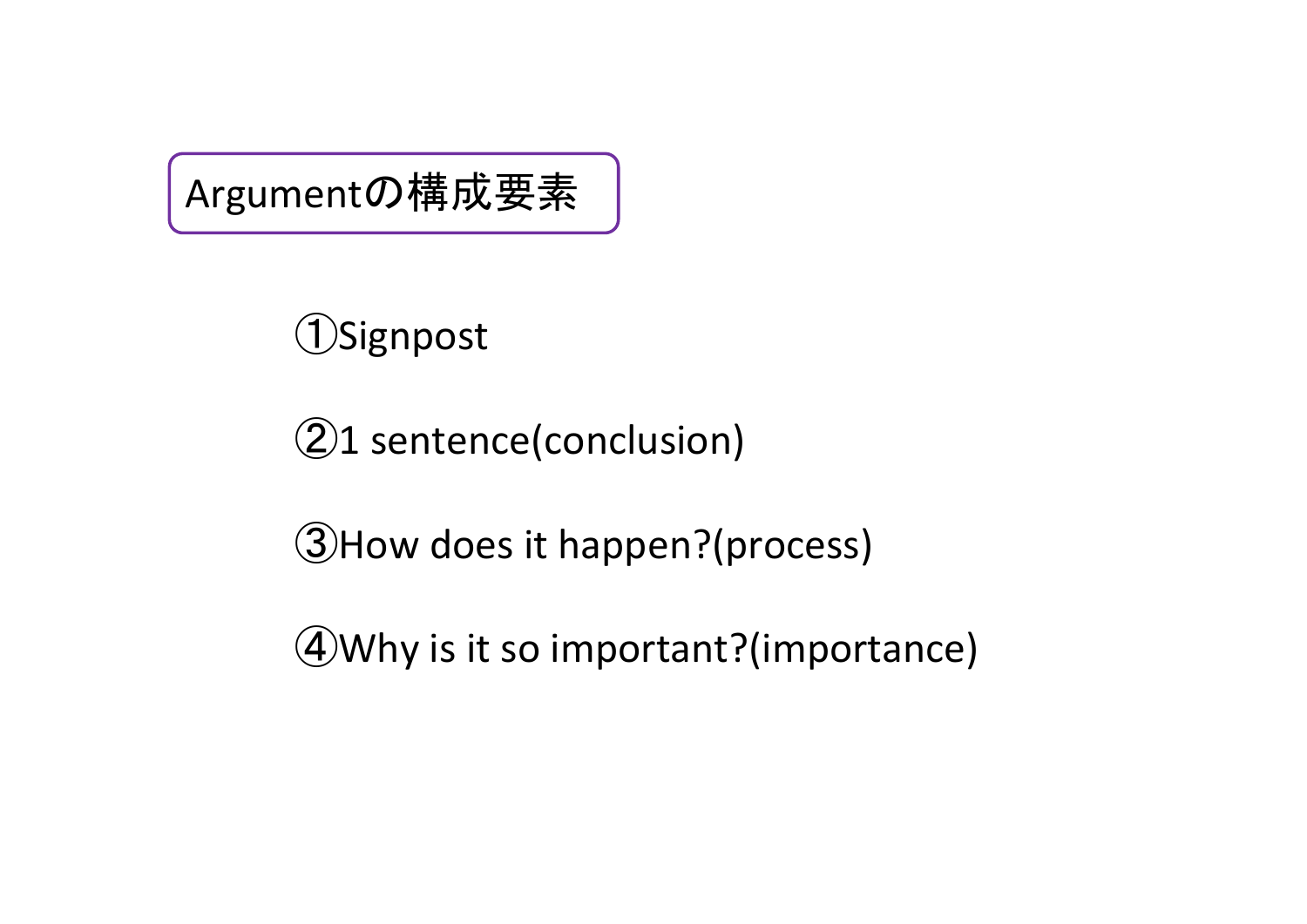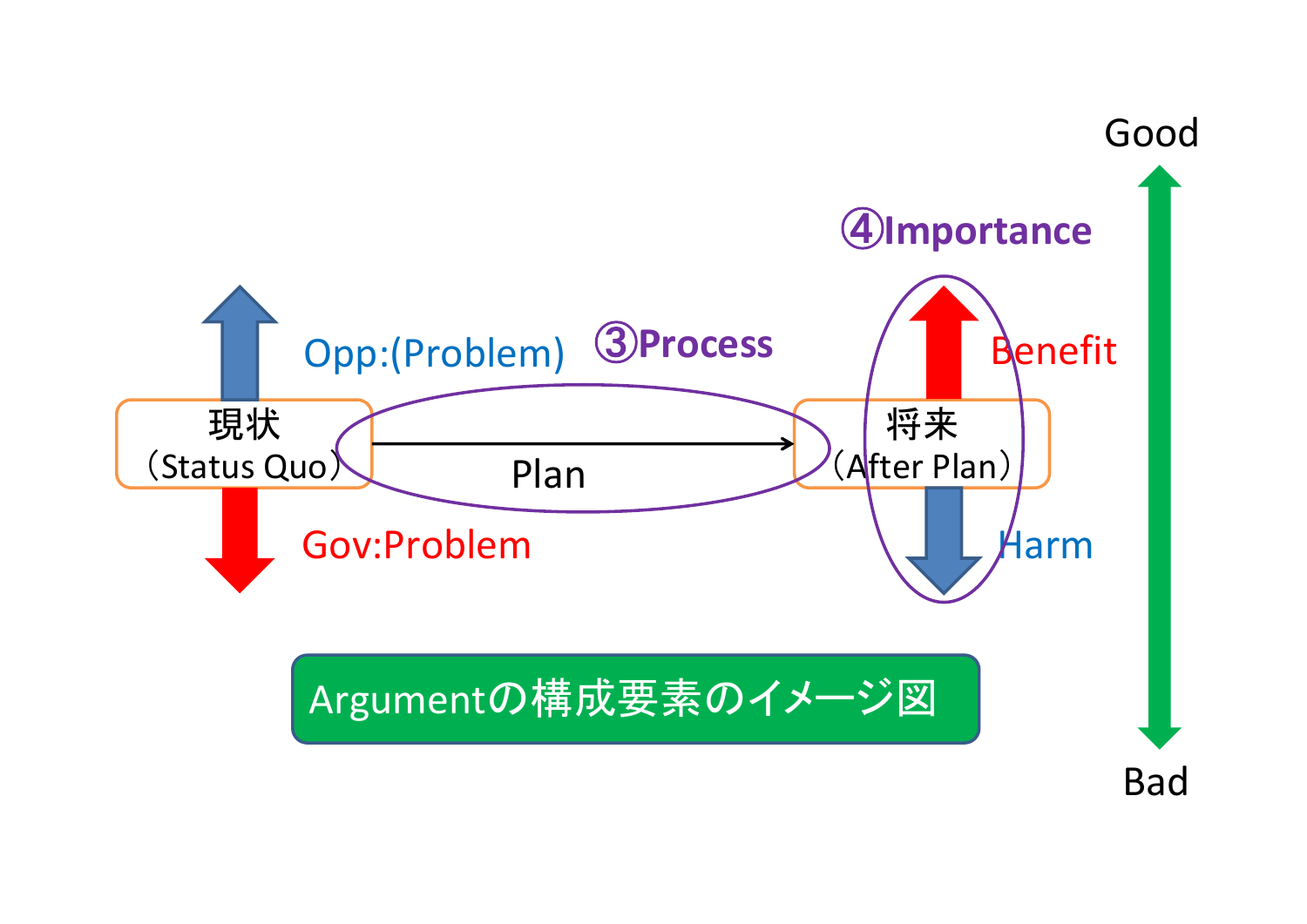## 【Motion】 THBT Japan should join TPP. ①Signpost  $\rightarrow$ Promotion of exporting industry ②<sup>1</sup> sentence(conclusion) <sup>→</sup>TPPに参加することで、現在苦戦している輸出産業 を支援することができる ③How does it happen?(process) →<現状>輸出産業の苦戦 <将来>輸出産業に市場拡大のチャンス

④Why is it so important?(importance)

- ・輸出産業による雇用の拡大、Job opportunityの増加
- ・雇用拡大に伴う消費活性化、税収の増加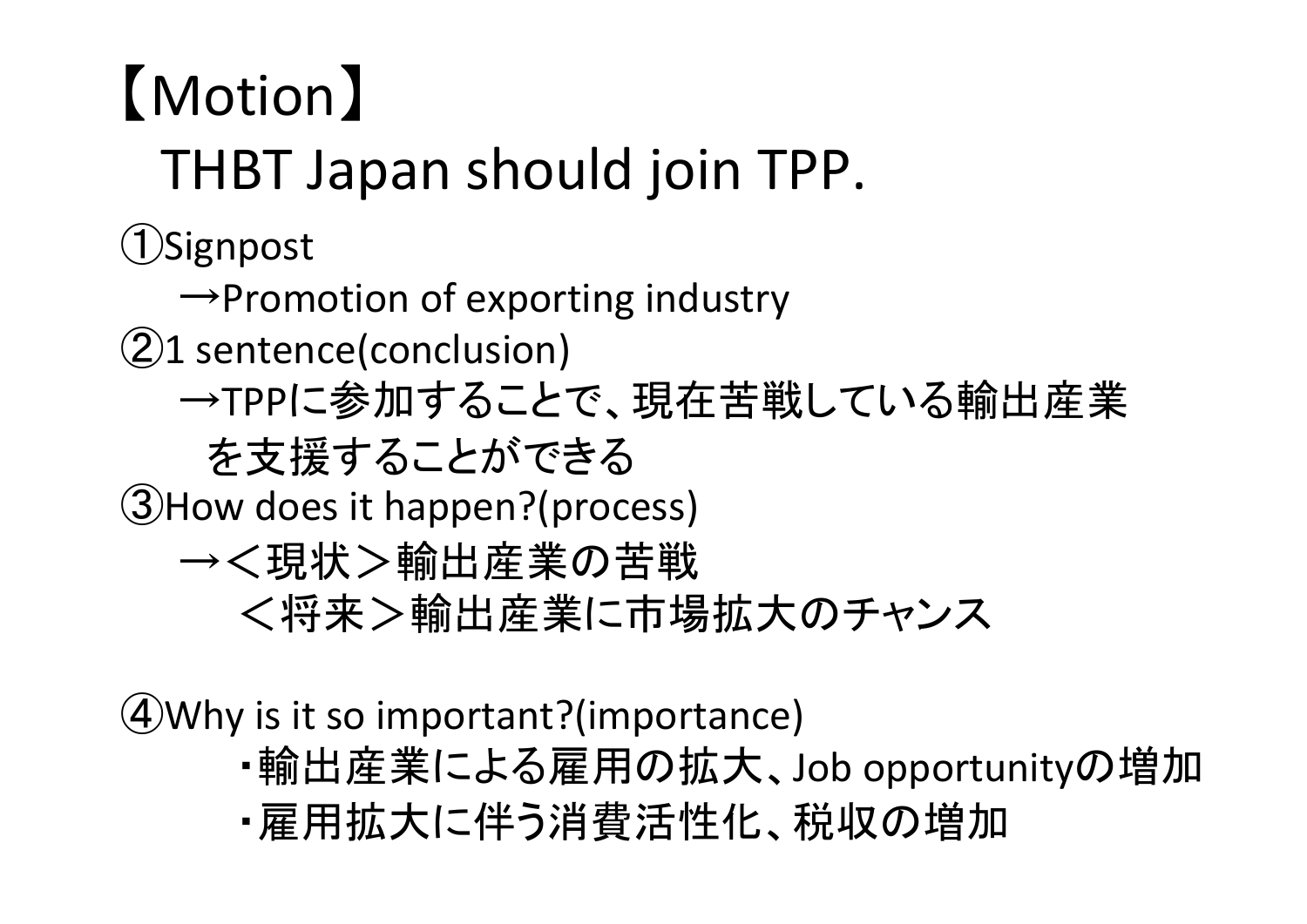

## 【Argumentのタイプについて】

①Practical argument →実害(人が死ぬ、 無職になる)

② Principle(Philosophical argument) →原理原則 (モラルや責任論的な観点からモーションをサポート)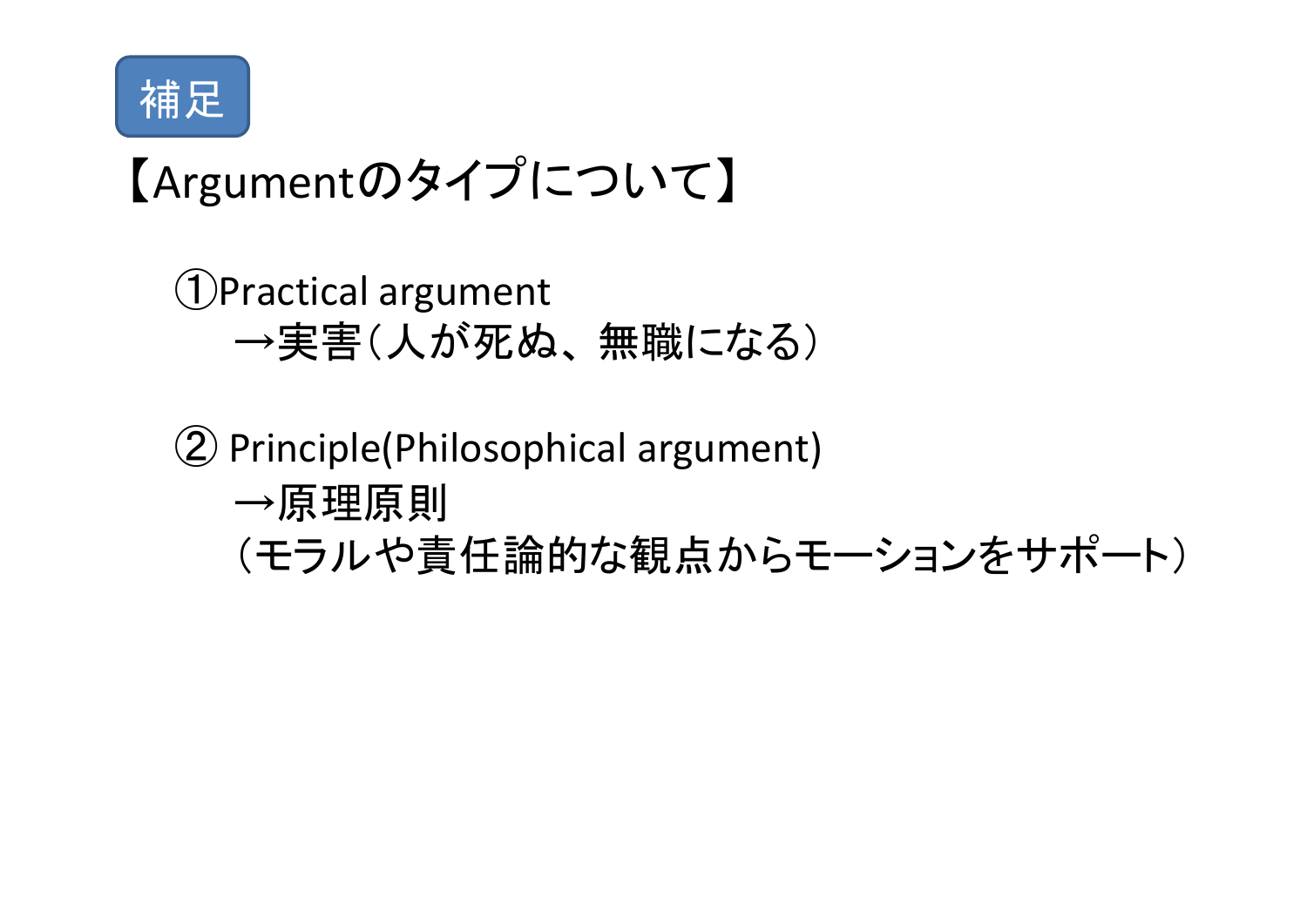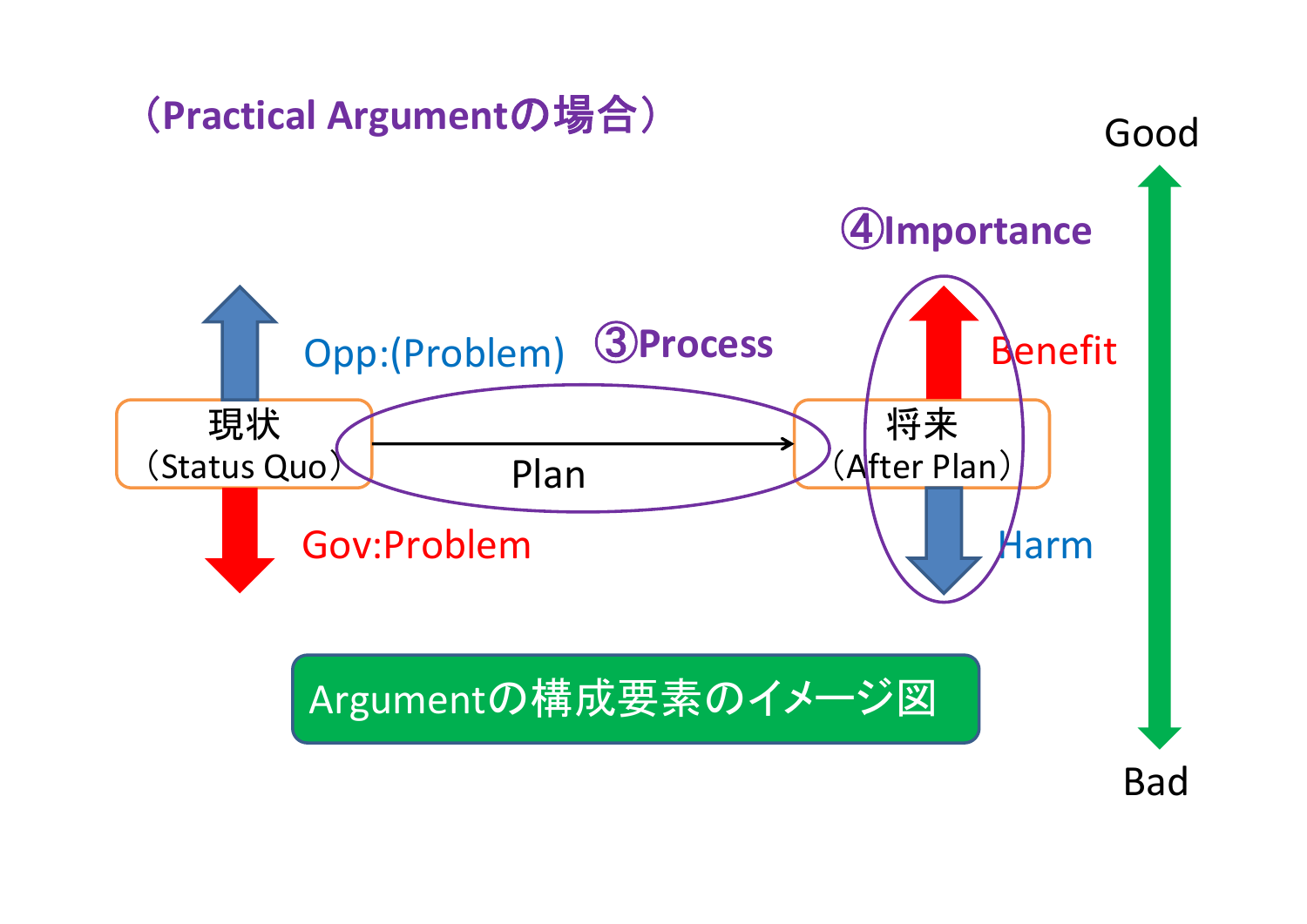### (**Principle**の場合)

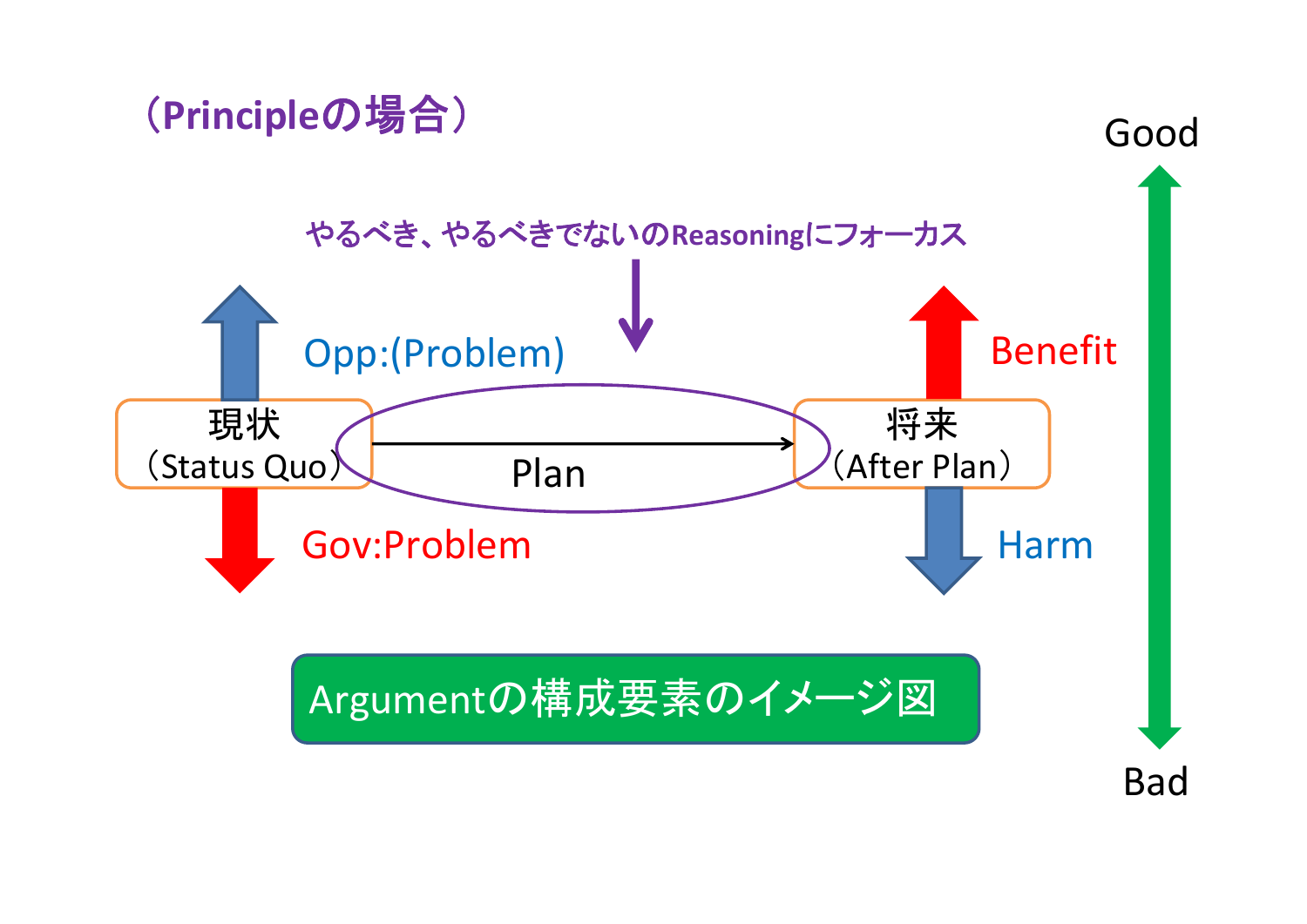①Signpost

- $\rightarrow$ Freedom of expression
- ②<sup>1</sup> sentence(conclusion)
	- →Freedom of expressionは絶対的なものでなく、

第三者に対して危害を加える場合制限の対象となる ③Reasoning

→例えば、violent TV、hate speechなども、社会に与える 影響を考慮し規制の対象となっている。Rapeという犯罪 が女性に与えるダメージの深刻性を考慮して、Rapeを 助長し得るようなJokeは規制すべきである。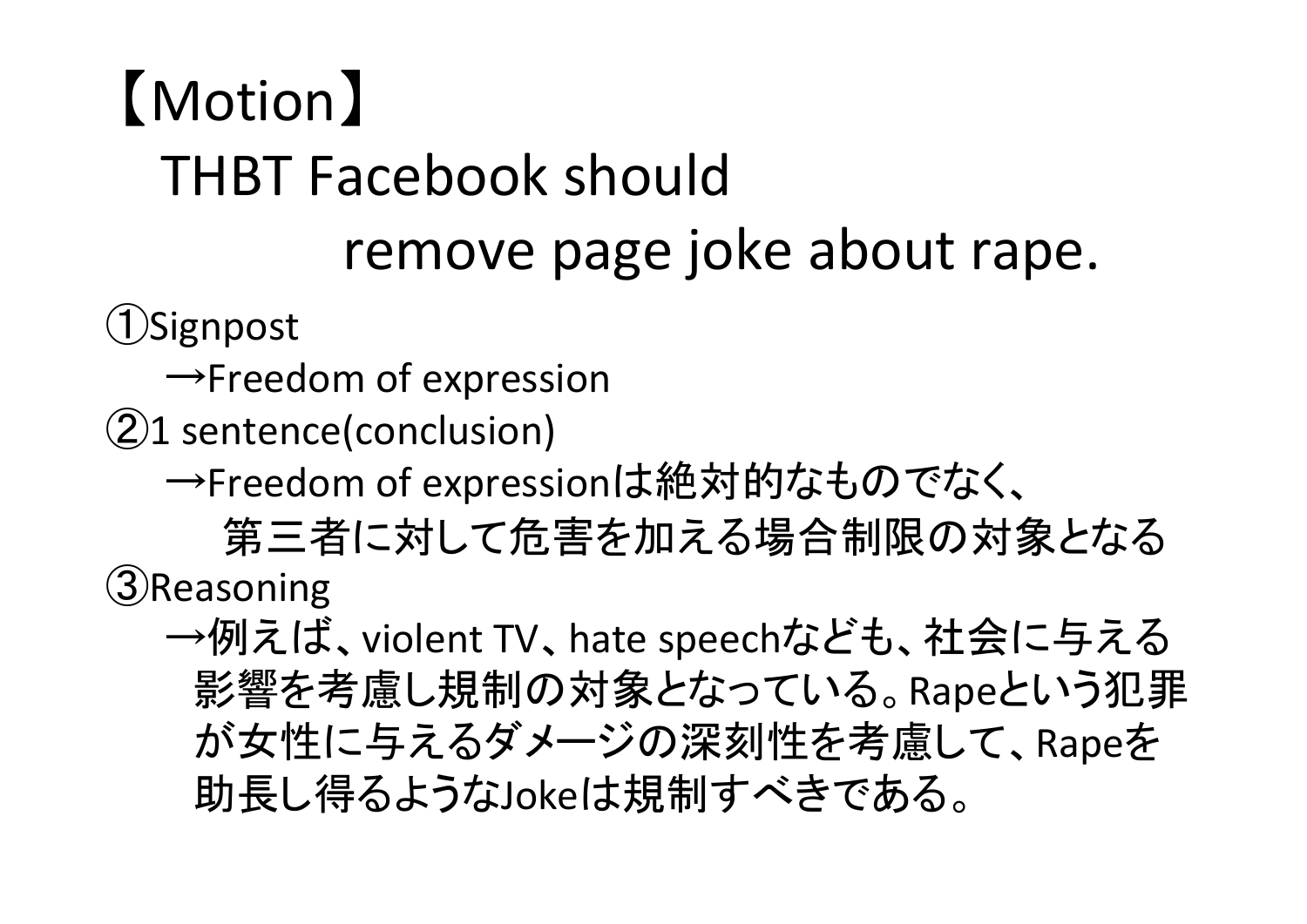

## では実際にArgumentを考えて、 アウトプットする演習をしてみましょう

### 演習1)Argumentの考え方 演習2)Argumentの伝え方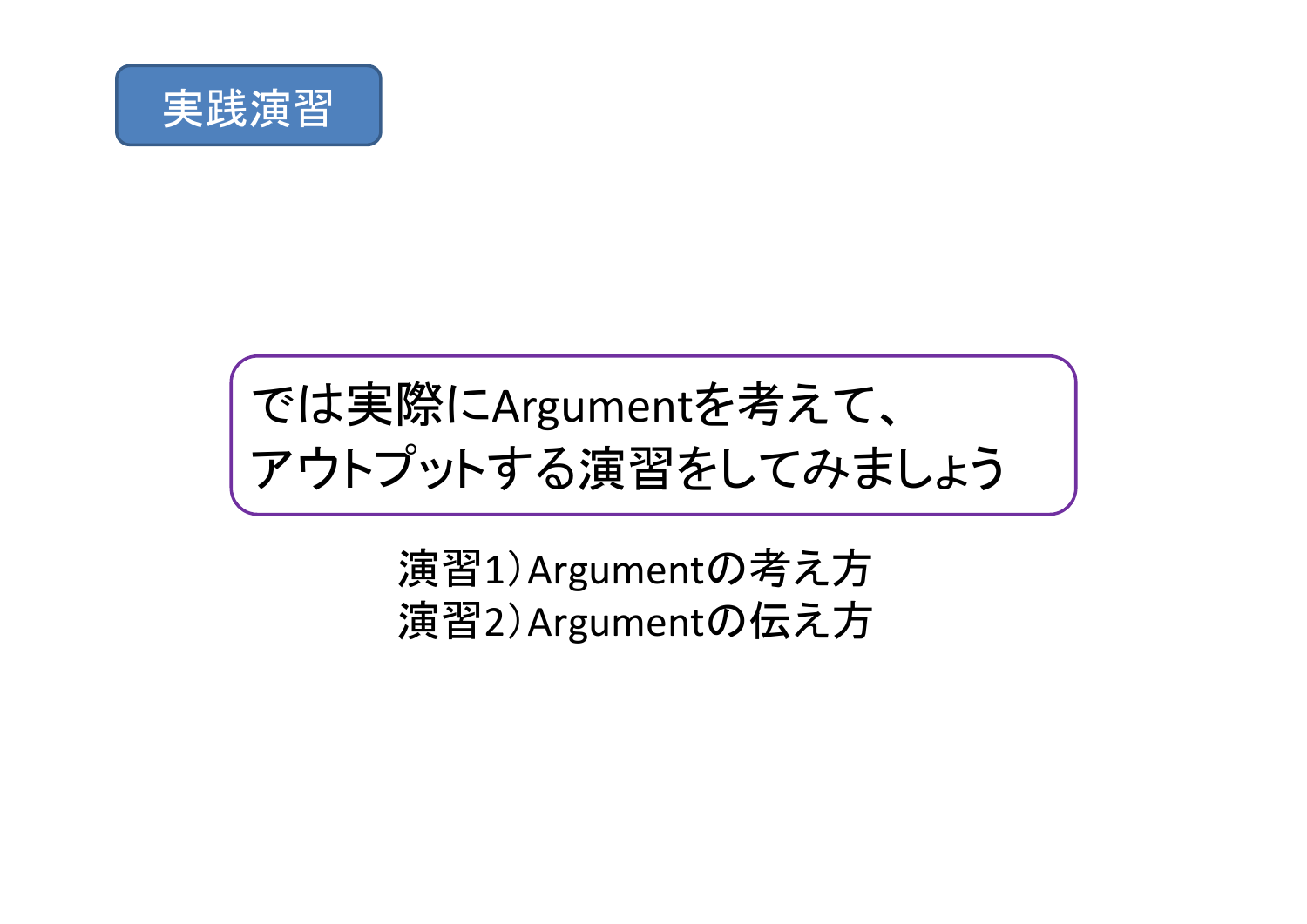Gov、OppのArgumentを考えて みて下さい(10分間) →どういうArgumentが思いついたか、 後でSignpostとConclusionを発表 してもらいます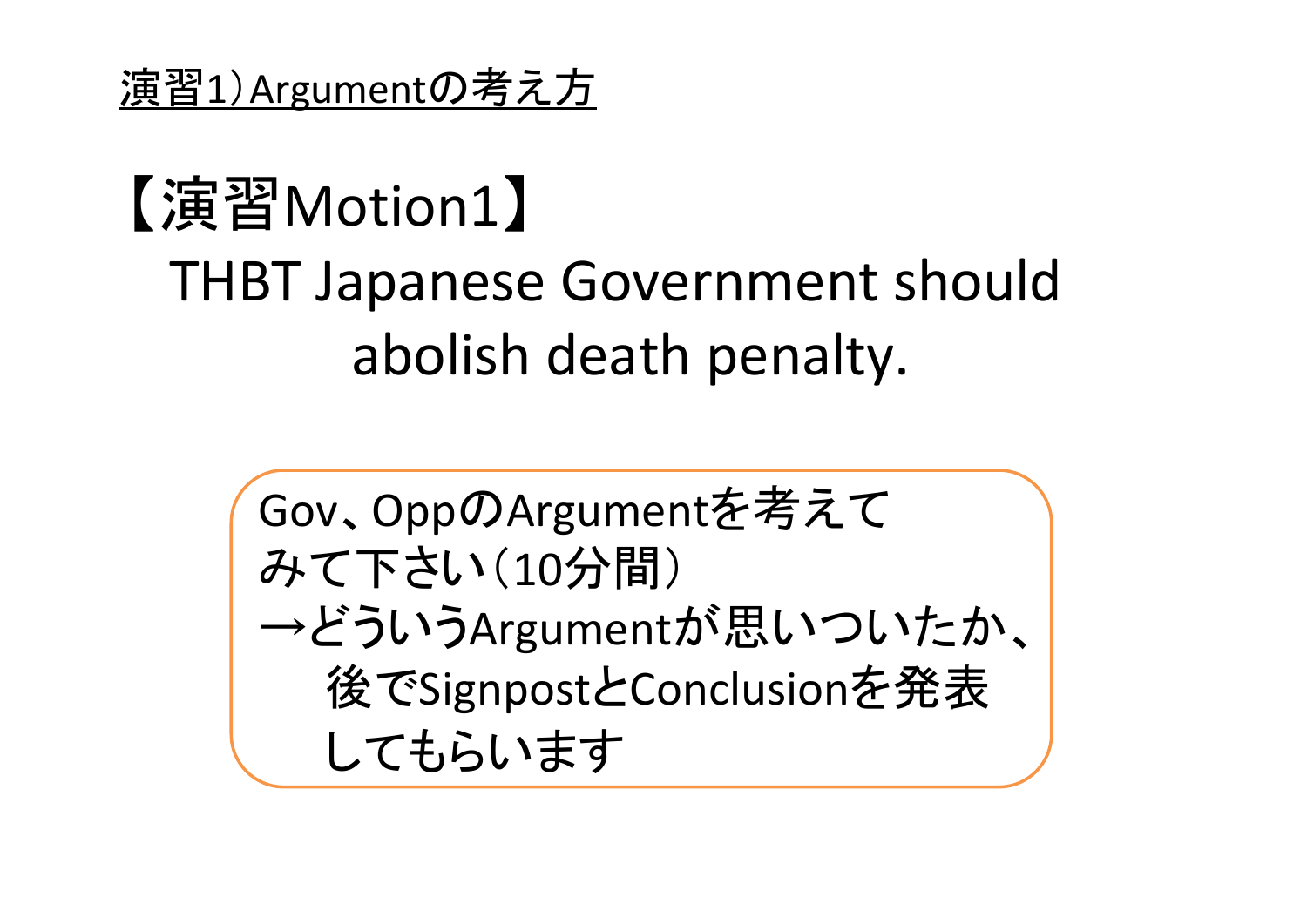<Govの場合>

①Theme分析

- ・刑法に関するディベート
	- →刑法の役割:社会の安全(抑止力)、被害者救済 加害者の罪を償う責任や権利

②登場人物分析

・一般人(Potential victim)、被害者、加害者、容疑者、 裁判官、死刑執行者

③Keyword分析

・death penalty(Govとして悪く分析する)

→・人の最も重要な権利である生きる権利を奪うもの ・一度執行してしまうと、もう取り返しがつかない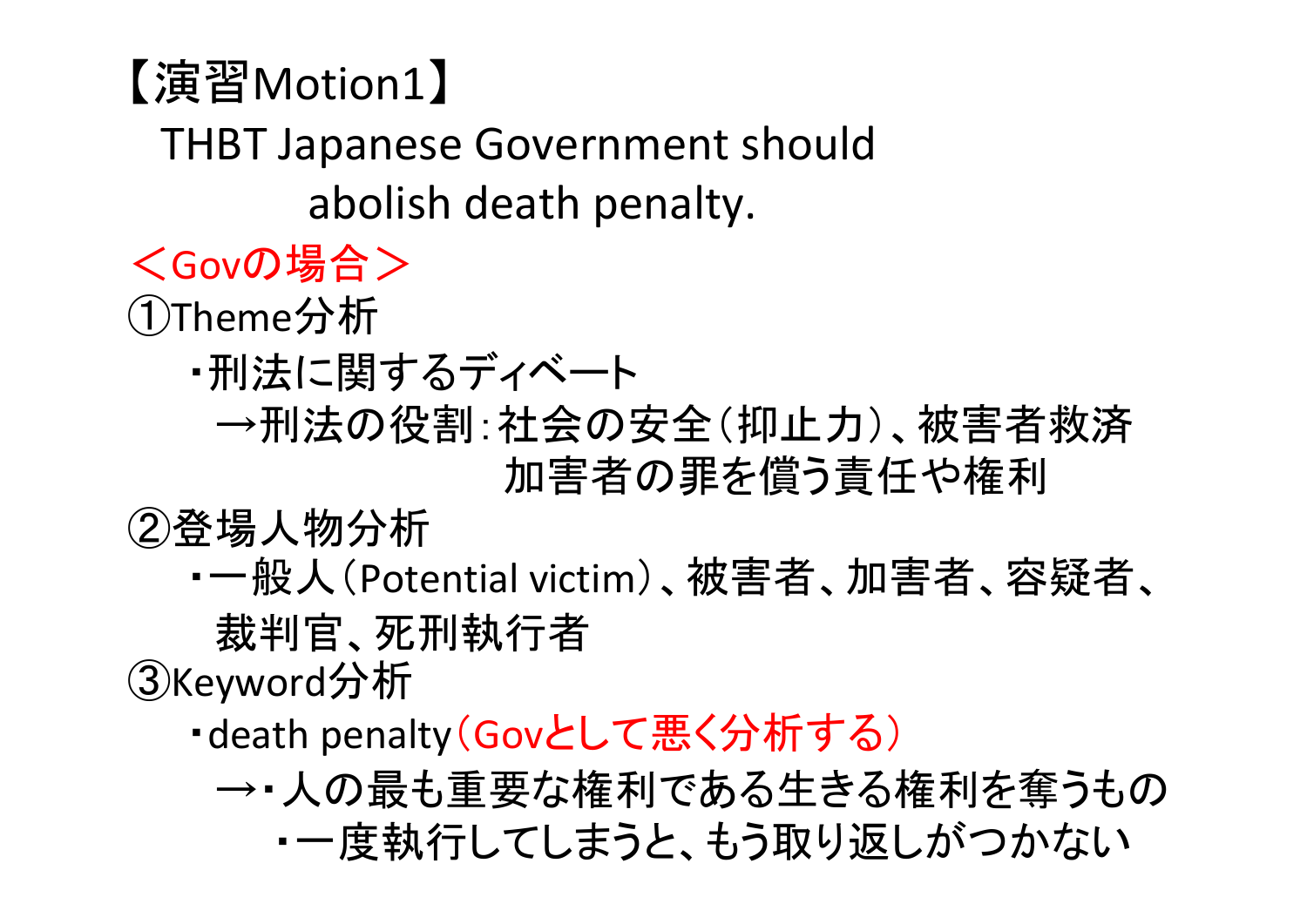- <Govの場合>
- 1.残虐性
- 2.冤罪の危険性
- 3.死刑執行者や裁判員の負担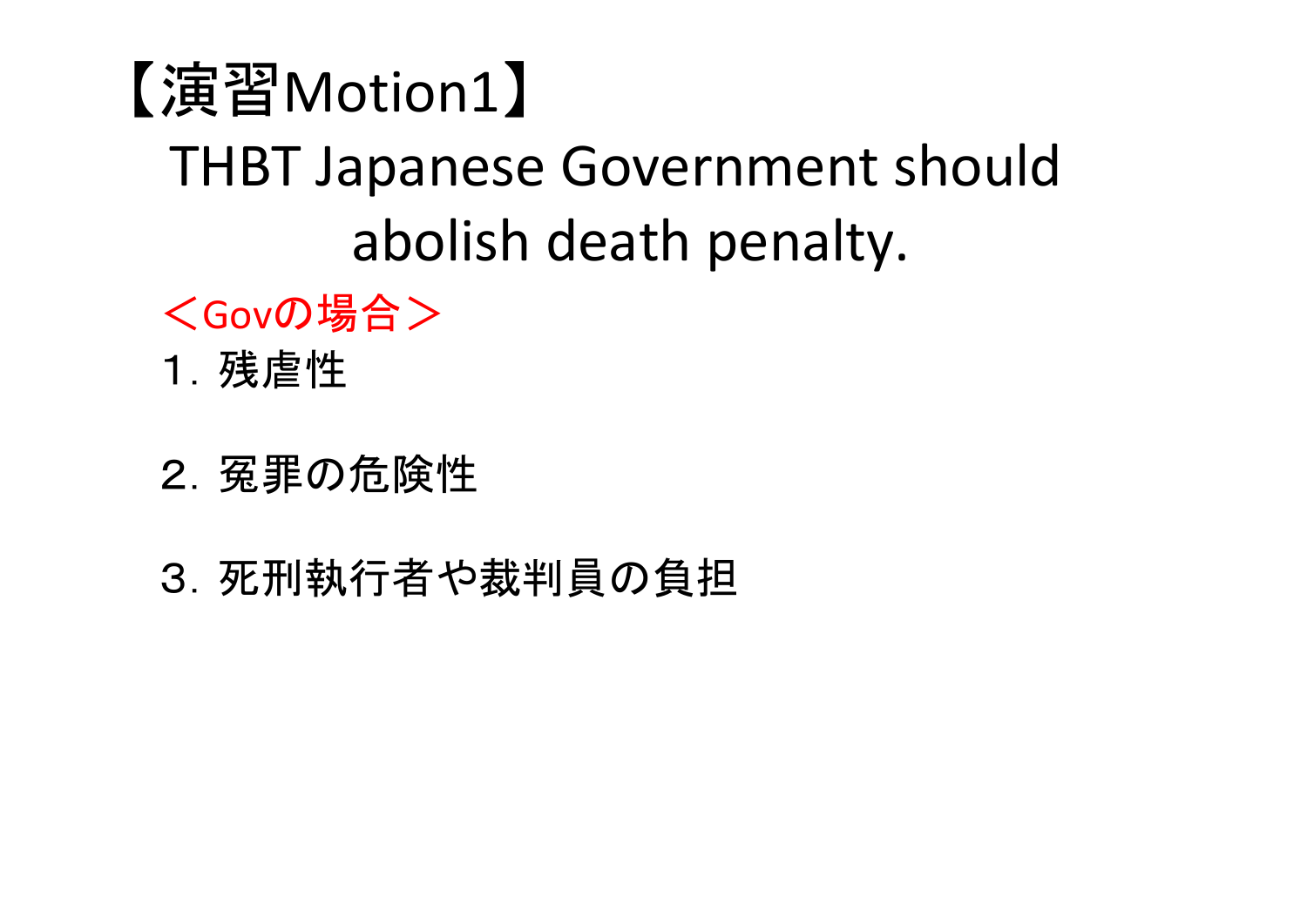- <Oppの場合> ①Theme分析
	- ・刑法に関するディベート
		- →刑法の役割:社会の安全(抑止力)、被害者救済 加害者の罪を償う責任や権利

②登場人物分析

- (登場する人物は同じだが、分析の方向性がGovと異なる)
	- ・一般人(Potential victim)、被害者、加害者、容疑者、

裁判官、死刑執行者

③Keyword分析

- ・death penalty(Oppとして良く分析する)
	- → 死の恐怖によるPotential criminalへの抑止力を出す
		- ・死刑に相当する重犯罪の被害者を救済する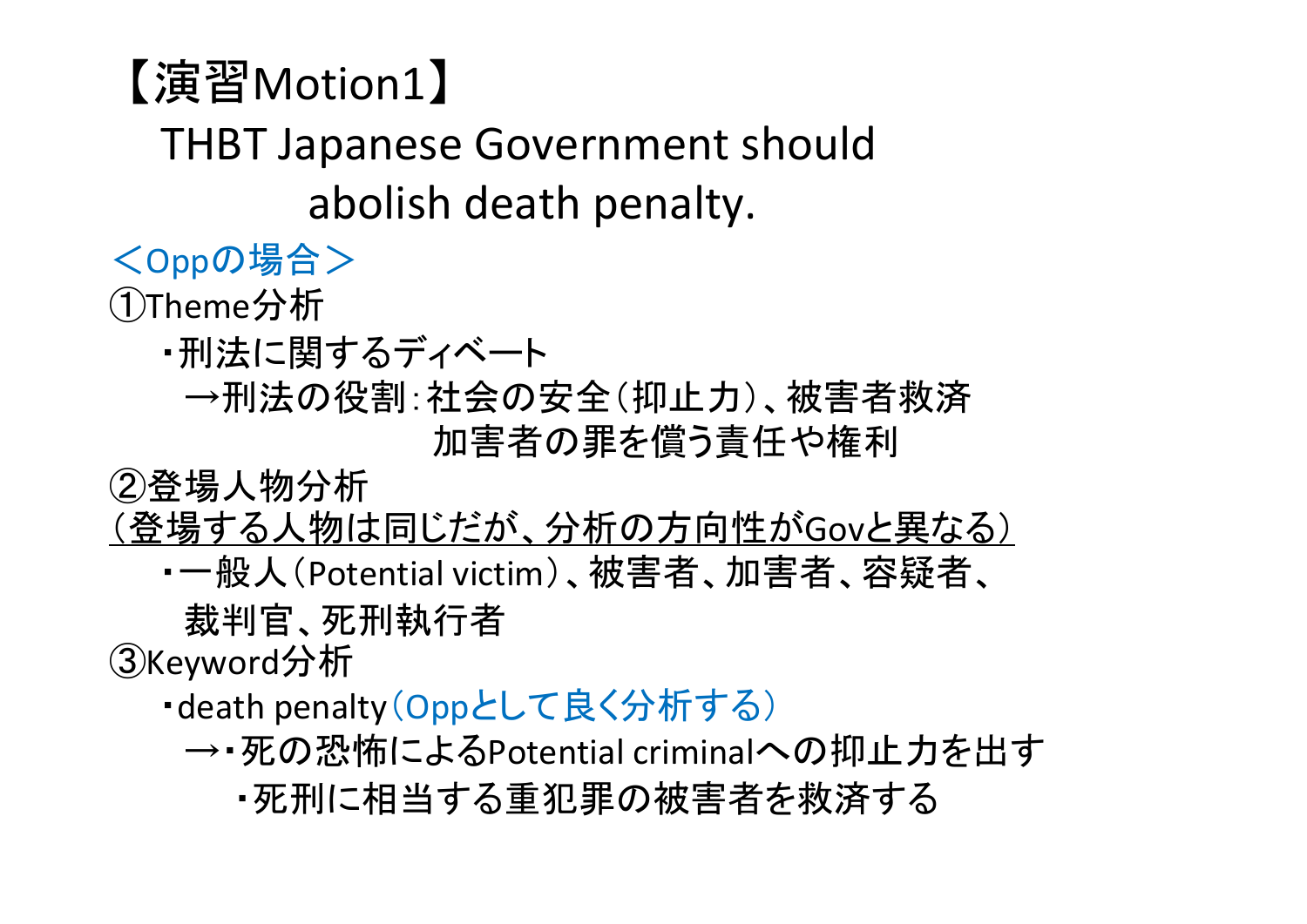- <Oppの場合>
- 1.加害者の責任
- 2.社会の安全の確保
- 3.被害者救済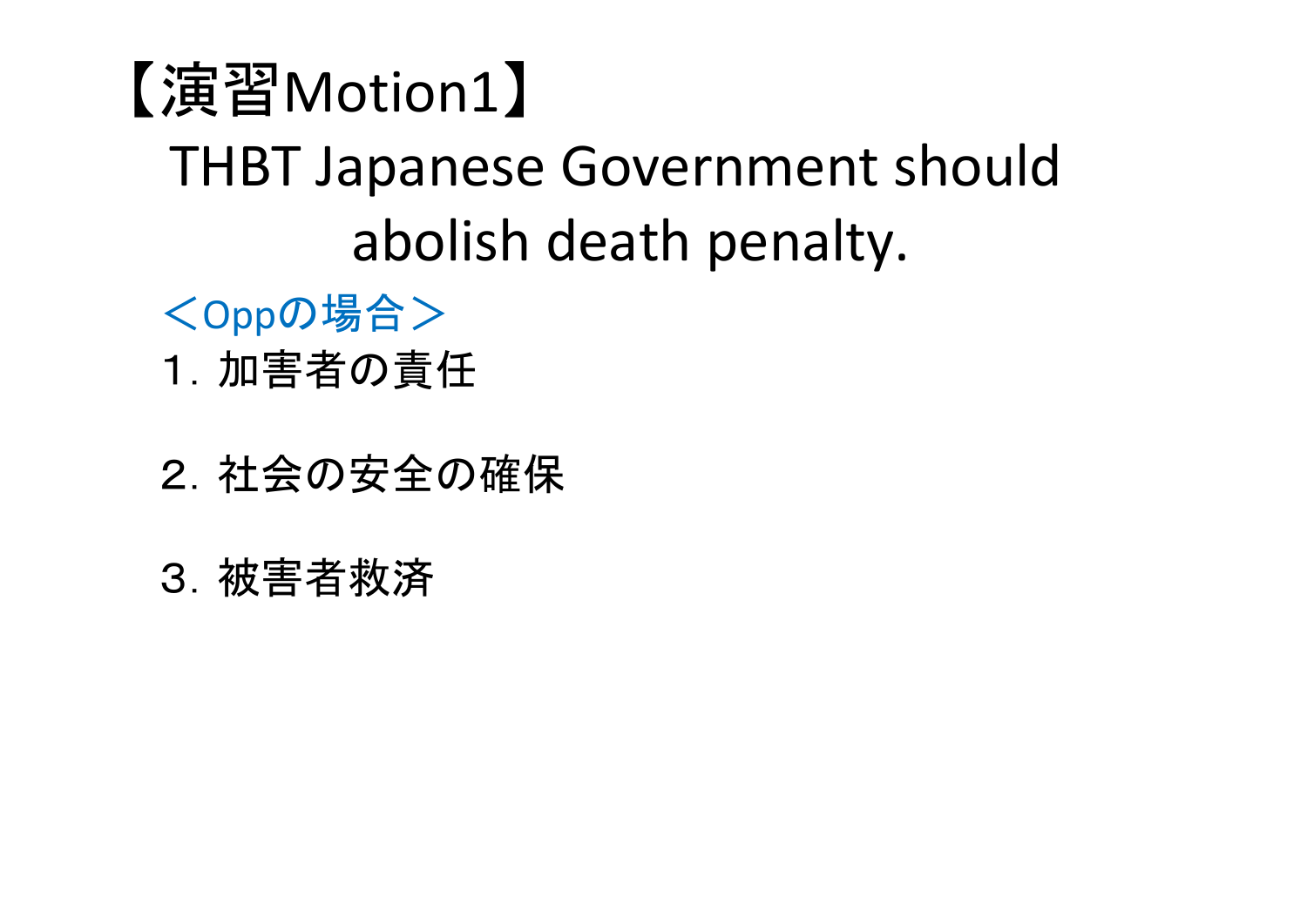演習1)Argumentの考え方

## 【演習Motion2】 THW ban abortion.

Gov、OppのArgumentを考えて みて下さい(10分間) →どういうArgumentが思いついたか、 後でSignpostとConclusionを発表 してもらいます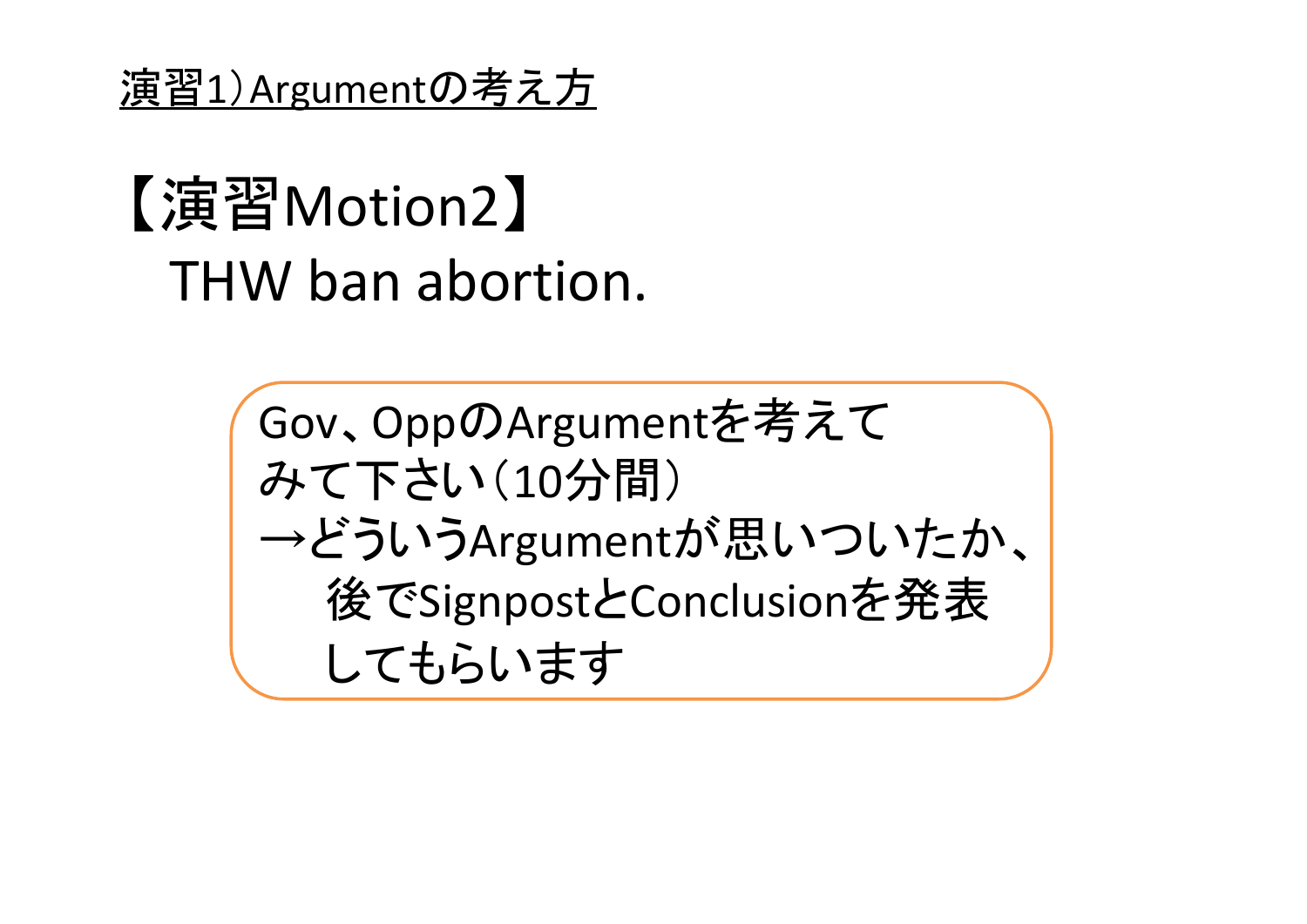### 【演習Motion2】 THW ban abortion. <Govの場合> ①Theme分析 ・生命倫理(Bioehics)に関するディベート →胎児の生きる権利(Gov)と母親の選択権(Opp) で対立するディベート ②登場人物分析 ・胎児、母親 ③Keyword分析 ・abortion(Govとして悪く分析する) →・人の最も重要な権利である生きる権利を奪うもの

・母親にもリスクがあるoperation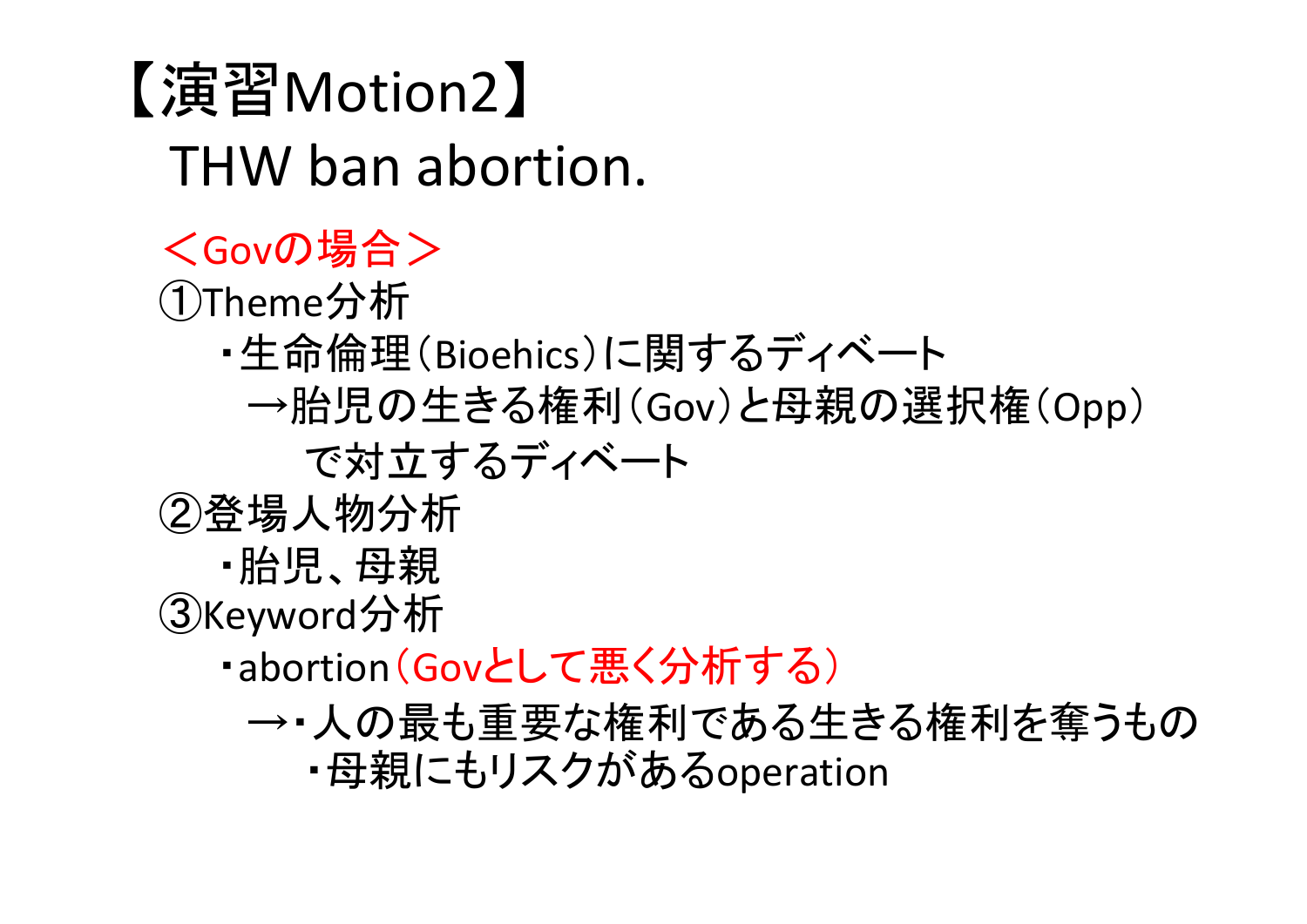## 【演習Motion2】 THW ban abortion.

<Govの場合>

1.残虐性(胎児の生きる権利)

2. 母親への危険性(Phisical、mentalの両面)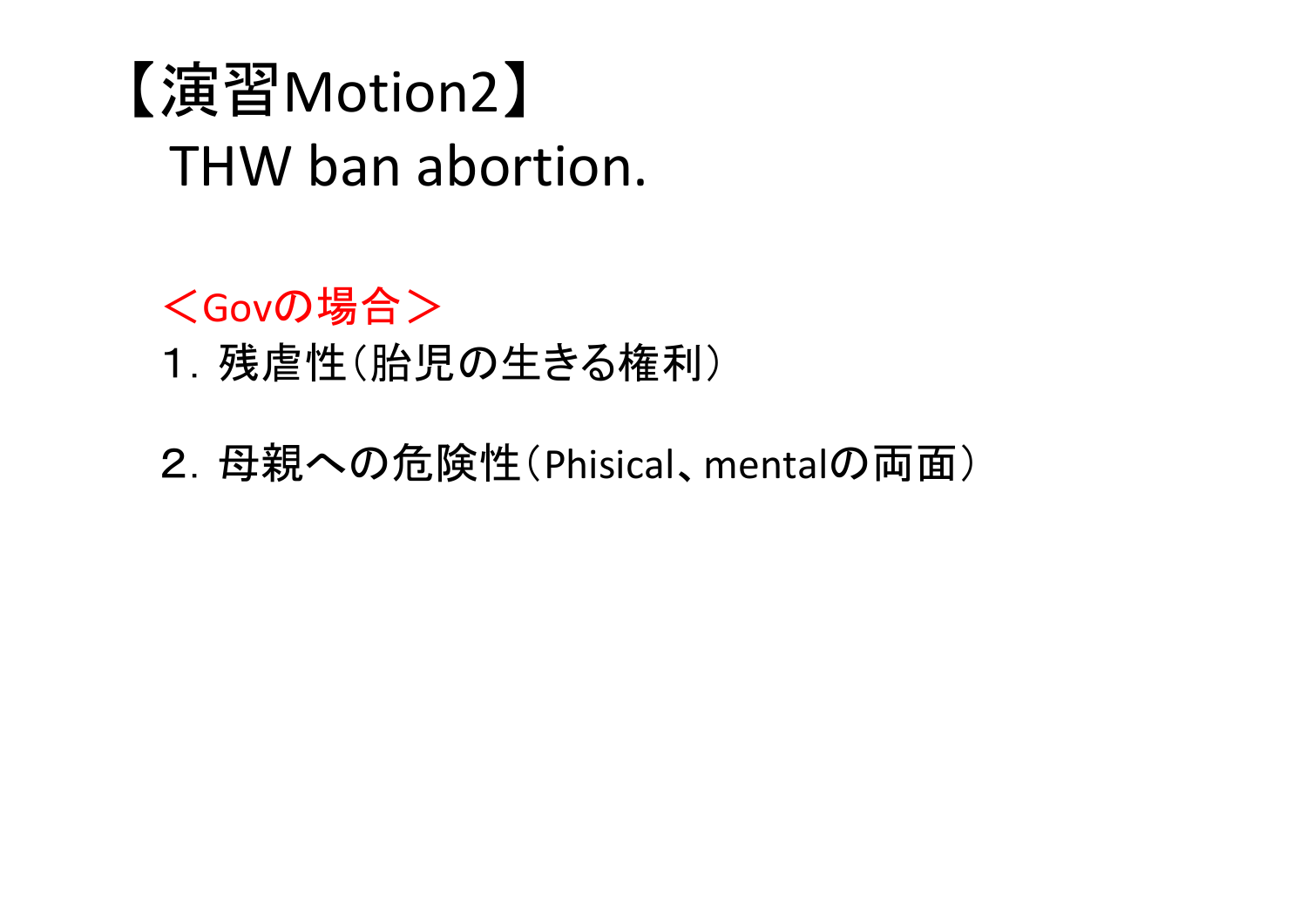【演習Motion2】 THW ban abortion. <Oppの場合> ①Theme分析 ・生命倫理(Bioehics)に関するディベート →胎児の生きる権利(Gov)と母親の選択権(Opp) で対立するディベート ②登場人物分析 ・胎児、母親 ③Keyword分析 ・abortion(Oppとして良く分析する) →・母親に子供を産むかどうかという人生において 重要な選択肢を与える ・望まれない子供が生まれてきて不幸になるのを防ぐ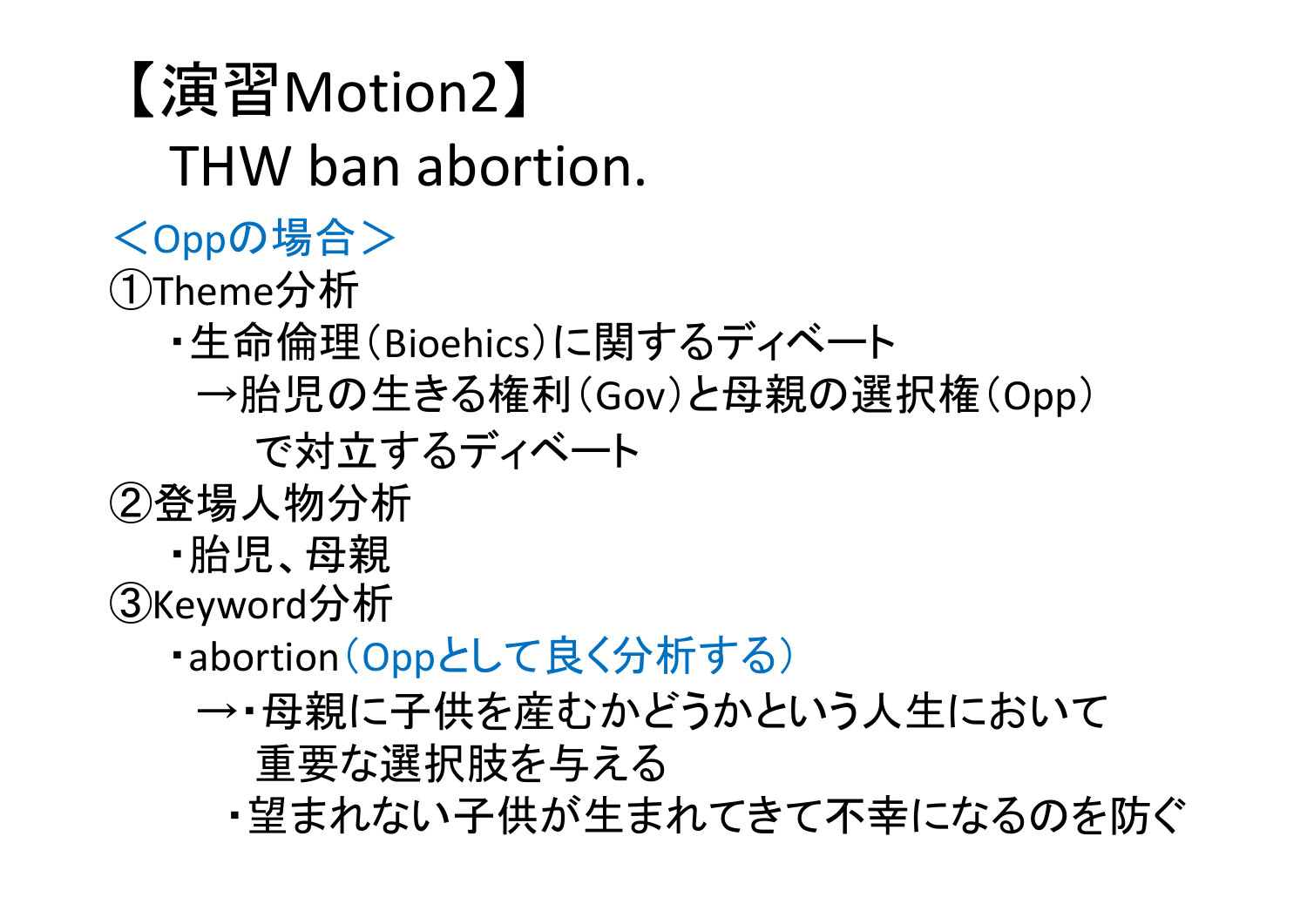## 【演習Motion2】 THW ban abortion.

<Oppの場合>

1.母親の選ぶ権利

2.子供の幸福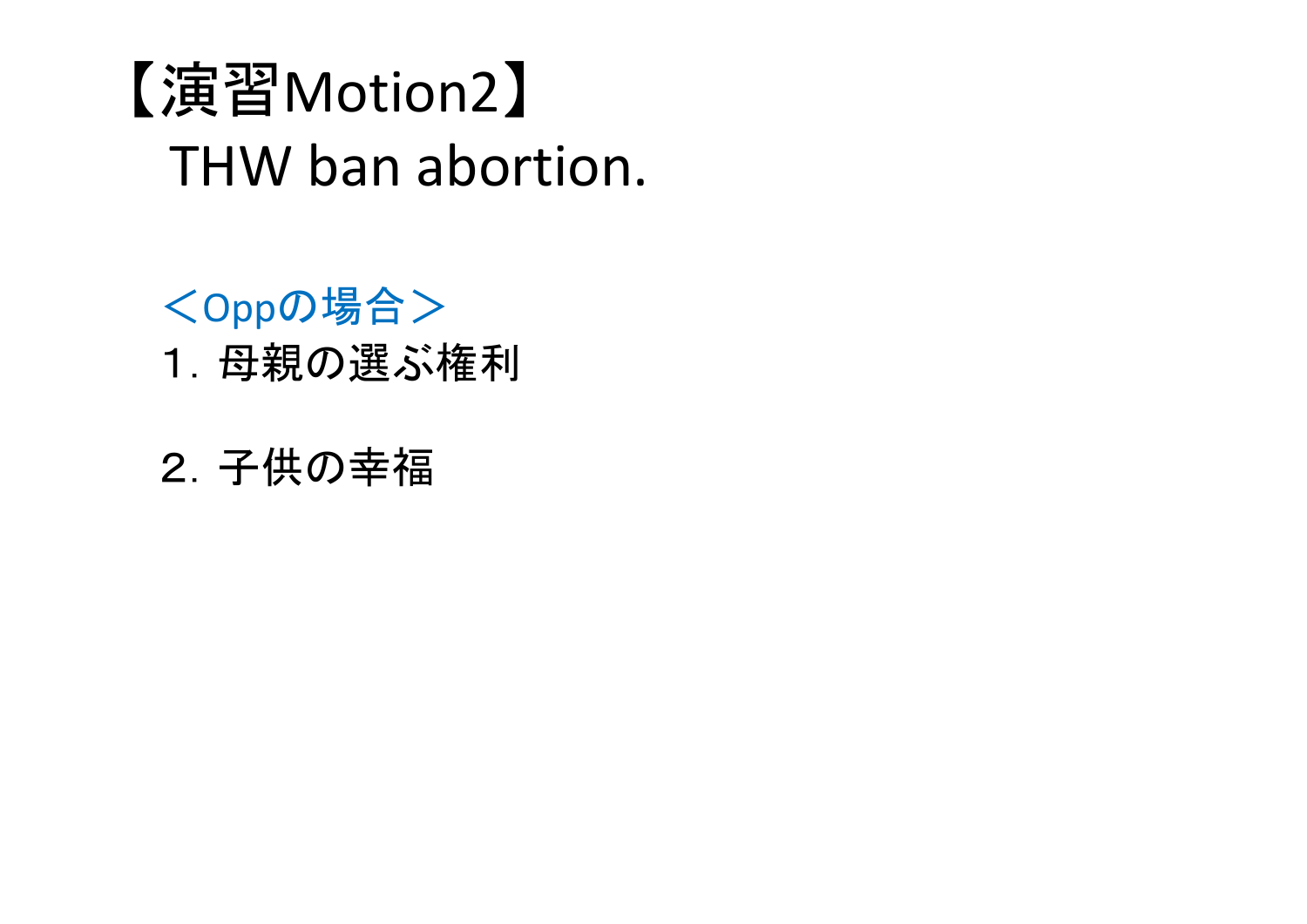#### 演習2)Argumentの伝え方

### 【演習Motion】 THW make voting compulsory.

実際にGov、Oppとして ディベートをしてみましょう!